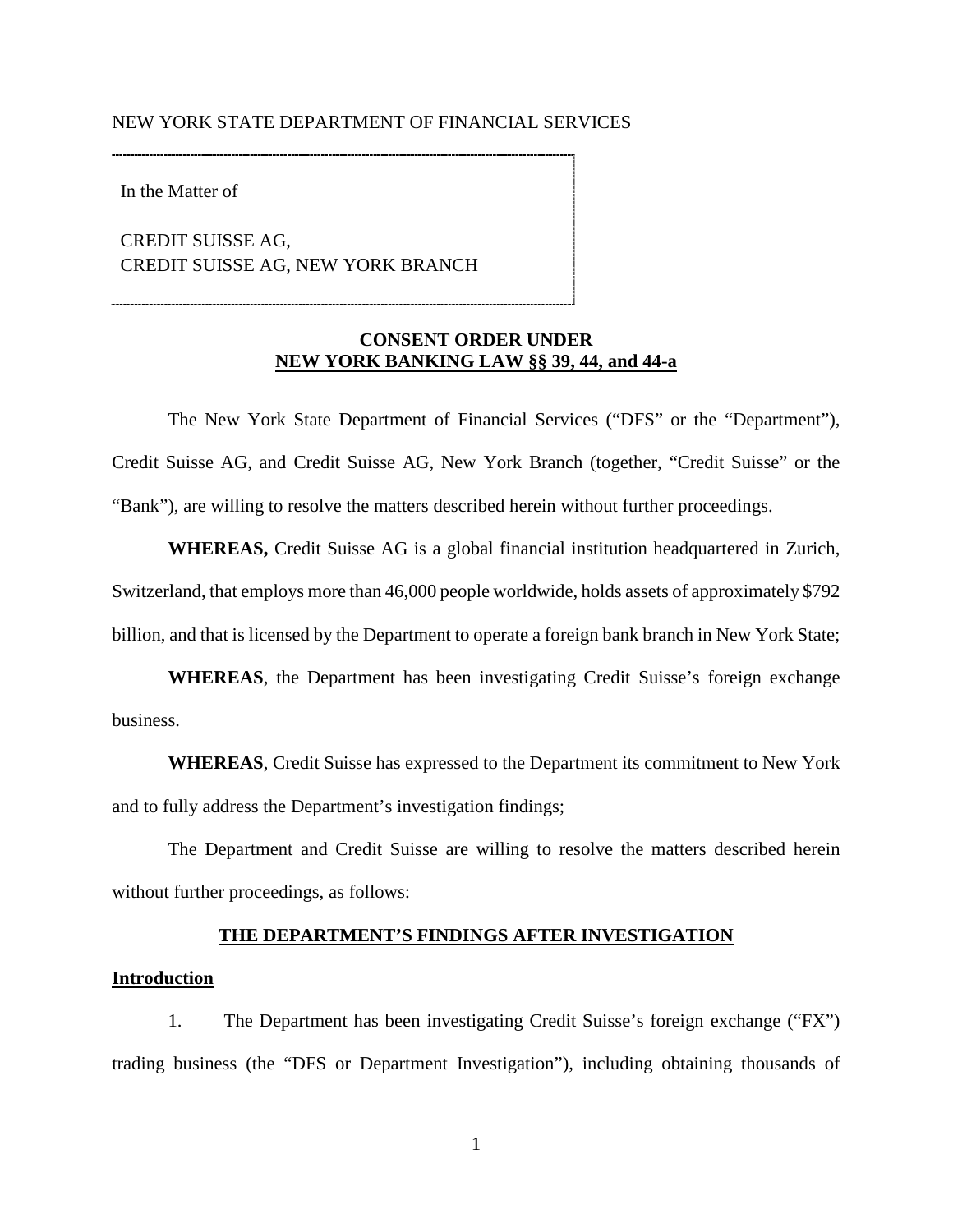documents from Credit Suisse, taking testimony from Credit Suisse employees, and obtaining additional information from third-party sources.

2. The DFS Investigation has determined that, from at least 2008 to 2015, Credit Suisse consistently engaged in improper, unsafe, and unsound conduct, in violation of New York laws and regulations, by failing to implement effective controls over its FX business.

3. The Bank engaged in the inappropriate sharing of information with other global banks which may have led to coordinated trading, manipulation of exchange rates, and increased bid/ask spreads offered to customers in Credit Suisse's foreign exchange business. These efforts were directed at maximizing profits or minimizing losses in Credit Suisse's trading book, to the detriment of customers and a competitive marketplace.

4. The DFS Investigation also determined that, from approximately April 2010 to June 2013, Credit Suisse sought to engage in front-running customers' limit and stop-loss orders through application of an algorithm that appears to have been designed to trade ahead of customer's orders and increase profits .

5. The DFS Investigation further determined that, from at least approximately January 2012 to December 2015, Credit Suisse engaged in improper practices involving the use of its electronic trading platform known as "eFX." Specifically, the DFS Investigation determined that Credit Suisse: (1) improperly employed a delay function when determining whether to fill customer orders, known as "Last Look," on all clients' orders, to increase the Bank's profits at the expense of a transparent, competitive model; (2) failed to adequately disclose to its clients that certain trades were rejected on the basis of a "Last Look" functionality, and instead stated that such rejections were due to an "error," thereby potentially misleading Credit Suisse clients into believing there was a technical error, as opposed to an intentional rejection of an order so the Bank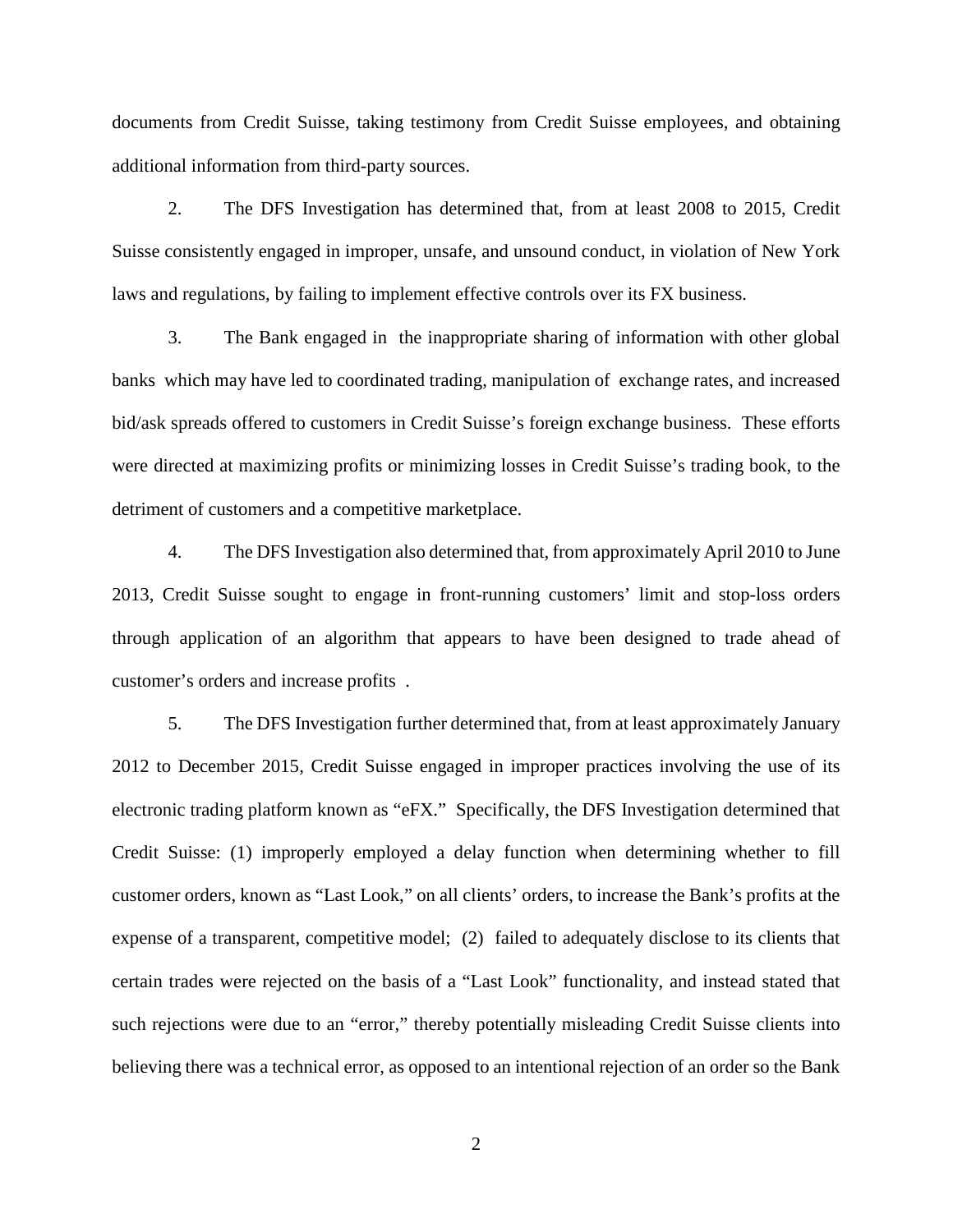could avoid losses; and (3) failed to implement adequate controls to ensure its FX trading business and sales practices complied with law.

## **The Foreign Exchange ("FX") Market and Credit Suisse's FX Business**

6. **The FX Market**: The foreign exchange ("FX") market is one of the largest and most liquid markets in the world. The FX market is centered on "spot" transactions, the exchange of national currencies between two counterparties typically settled within two business days. A spot dealer quotes its customer a "bid" (the price at which it will buy a currency) and an "ask" (the price at which it will sell). Dealers profit on the difference between bid and ask prices, known as the "spread."

7. The spread quoted plays a central role in a customer's decision whether to place an order with a particular dealer. Dealers want a wider spread, *i.e.,* buy low and sell high, while customers want a narrower spread. The narrower the spread, the more competitive the price; if a spread is too wide, a customer may choose to go to a different bank offering tighter spreads.

8. Large banks such as Credit Suisse serve as dealers or "market-makers," quoting prices to and trading with customers. Dealers also profit by trading for their own account.

9. **Credit Suisse's FX Business**: Credit Suisse does business in the United States through a foreign bank branch in New York State that is licensed and regulated by the Department, as well as through other affiliates. The New York Branch holds assets of approximately \$42 billion. Credit Suisse is committed to its New York Branch and to cooperating fully with the Department in its continued supervision of the New York Branch.

10. Credit Suisse conducts FX trading operations in New York, London, and other global FX hubs. During the period 2008 through 2013, Credit Suisse's average share in the global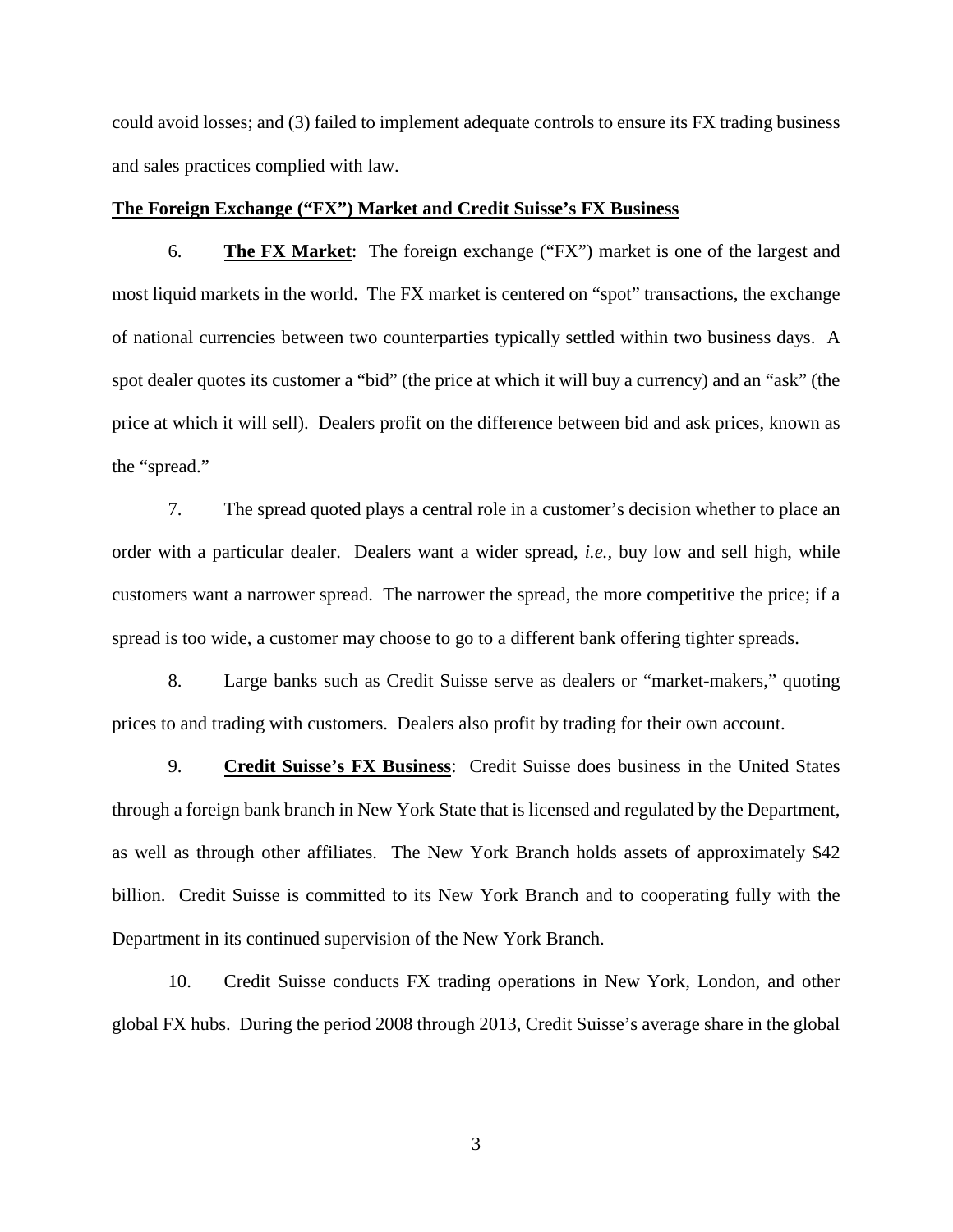FX market was approximately two percent (and sometimes reached as much as three percent) – on par with a number of other large global banks.

## **Credit Suisse's Unsafe, Unsound and Improper Conduct**

11. For many years, Credit Suisse FX traders participated in multi-party electronic chat rooms, where traders shared information to support coordinated trading activity, and attempts to manipulate currency prices or benchmark rates. By improperly sharing information, some of the traders involved sought to diminish competition among banks, allowing these banks and traders to reap higher profits from the execution of FX trades at customers' expense. Certain Credit Suisse traders also engaged in improper activity by sharing of confidential customer information, again with the aim of enhancing their own profits to the detriment of customers.

12. Credit Suisse traders engaged in this activity despite the fact that both outside guidance and internal Credit Suisse policies counseled against manipulate and abusive practices such as sharing confidential customer information, front-running ahead of customer orders, and trading based on inside or proprietary information.

13. Specific information about customer identity, and the type and size of customer orders, is considered confidential and proprietary to a bank, and is not permitted to be shared outside of the financial institution. As early as 2008, guidance existed from the Federal Reserve emphasizing the need for FX dealers to protect client confidentiality and avoid situations involving (or even appearing to involve) trading on non-public information.<sup>[1](#page-3-0)</sup> Likewise, Credit Suisse policies from 2010 that addressed fixed income trading stated, "*Confidential or Proprietary Information: Employees should assume that all information about customer orders and transactions is confidential and or proprietary.*"

<span id="page-3-0"></span> <sup>1</sup> *See, e.g.*, Federal Reserve Bank of New York, *Guidelines for Foreign Exchange Trading Activities* (Foreign Exchange Committee, May 2008).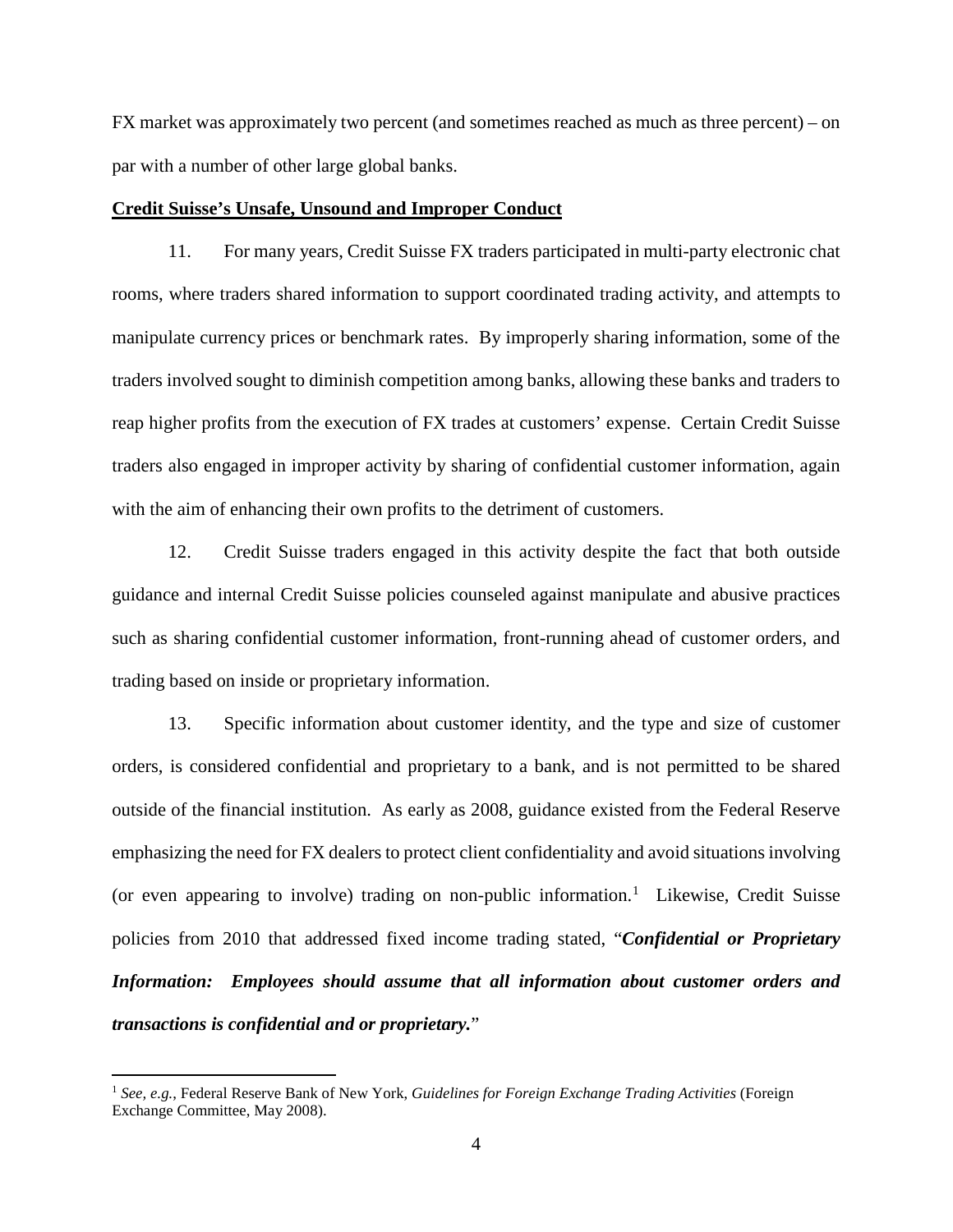14. Similarly, Credit Suisse policies (again from 2010 pertaining to fixed income trading) stated, "Front-Running of Customer or Firm Transactions":

*Employees are prohibited from front-running (trading ahead of customer or Firm transactions)*. Specifically, employees may not buy or sell, or recommend or solicit the purchase or sale of, a security or a derivative thereof (such as options or futures) or another traded product for any account, whether a Firm or personal account, in order to take advantage of non-public information regarding an imminent material transaction by any customer . . . ."

15. Similarly, Credit Suisse policies (again from the 2010 fixed income manual) prohibited trading based on "inside information," which was broadly defined and included, among other things, "merger and acquisition activity."

# *Attempts at Front-running Customer Orders*

16. One improper use of confidential customer information by Credit Suisse traders may have led to front-running of customer orders. Front running involves using customer order information improperly by trading ahead of the order, with the understanding that the order will have a likely impact on the price of the currency pair in issue.

17. In one instance in February 2013, a Credit Suisse trader, Trader 1, disclosed potentially confidential information obtained from the Credit Suisse sales desk about FX trading associated with a pending merger and acquisition: "I think there's some  $\ln s^2$  $\ln s^2$  action today at the fix on the back of tht massive  $m+a$ ... massive caveat, info is from sales desk... but 4 o clock.. . . 16 yrds . . . something to do with the equity leg is going thru today . . . that's the reason they saying the spot will be done."

18. In another instance occurring March 1, 2013, Trader 1, referring to a corporate transaction involving a merger or acquisition, stated,"m+a, bmo BOUGHT 5 yards usdcad for it this week." In another instance, on March 4, 2008, Trader 1 told a trader at another large bank,

<span id="page-4-0"></span><sup>&</sup>lt;sup>2</sup> "lhs" generally refers to "left hand side" or an order to sell the first currency listed in a currency pair.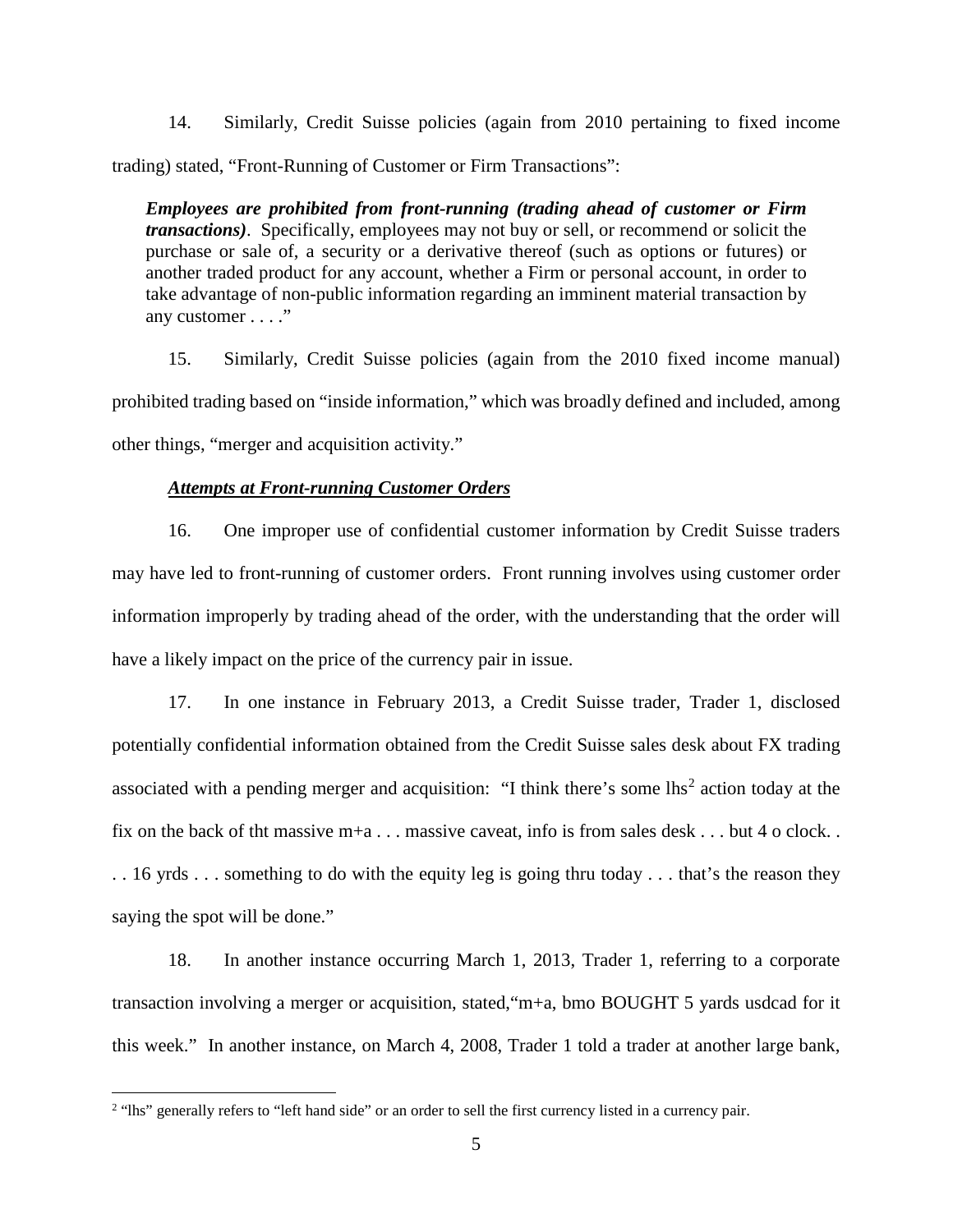Trader 2: "*gve u something to front run . . . I mean strategialcally [sic] position agst*," to which [Trader 2] replied, "*hahahah*."

19. The desire of Credit Suisse and other traders to front-run corporate transactions based on confidential information was acute. On September 21, 2011, Credit Suisse and other traders in a chat room discussed SABMiller's just-announced intention to acquire Foster's brewery for just over \$10 billion.<sup>[3](#page-5-0)</sup> Because the transaction involved a U.K. corporation acquiring an Australian corporation, it was very likely that one or more large currency trades would be necessary to facilitate the acquisition. Understanding the timing of those large trades could provide traders an enormous opportunity to trade ahead of execution, based on a unique understanding about the likelihood the market would move in a particular direction once the orders were placed into the market.

20. That same date, Trader 1, Trader 2, and two other traders from global banks, Trader 3 and Trader 4, discussed which of their banks might be handling the acquisition's closing -- with the hope the traders would learn ahead of time of the closing, and then trade ahead of it.<sup>[4](#page-5-1)</sup> Trader 1 stated, "if the m+a bird walks thru the dealing room doors im gonna get quite excited." Trader 2 implored the group to share: "*Can whoever does get it make sure they post it immediately on here [this secretive chat room].*"[5](#page-5-2)

<span id="page-5-0"></span><sup>&</sup>lt;sup>3</sup> See https://dealbook.nytimes.com/2011/09/21/sabmiller-to-buy-fosters-for-10-15-billion/? r=0.

<span id="page-5-1"></span><sup>4</sup> On or about January 10, 2017, Trader 4, an alleged member of the chat room known as "The Cartel," was charged by indictment in the Southern District of New York with participating in a conspiracy to suppress and eliminate competition for the purchase and sale of euro/U.S. dollar in the United States and elsewhere. The charges are currently pending. *See U.S. v. Richard Usher et al.*, 17-CR-019 (S.D.N.Y.) (https://www.justice.gov/opa/pressrelease/file/924206/download).

<span id="page-5-2"></span><sup>5</sup> Indeed, even before he joined Credit Suisse and traded for another bank, Trader 1 demonstrated a serious appetite for frontrunning, shamelessly inquiring of his chat room colleagues in October 2008: "*whos got a massive fix I can front run*"; and again in December 2008, "*anyone got a big fix I can front run plse*."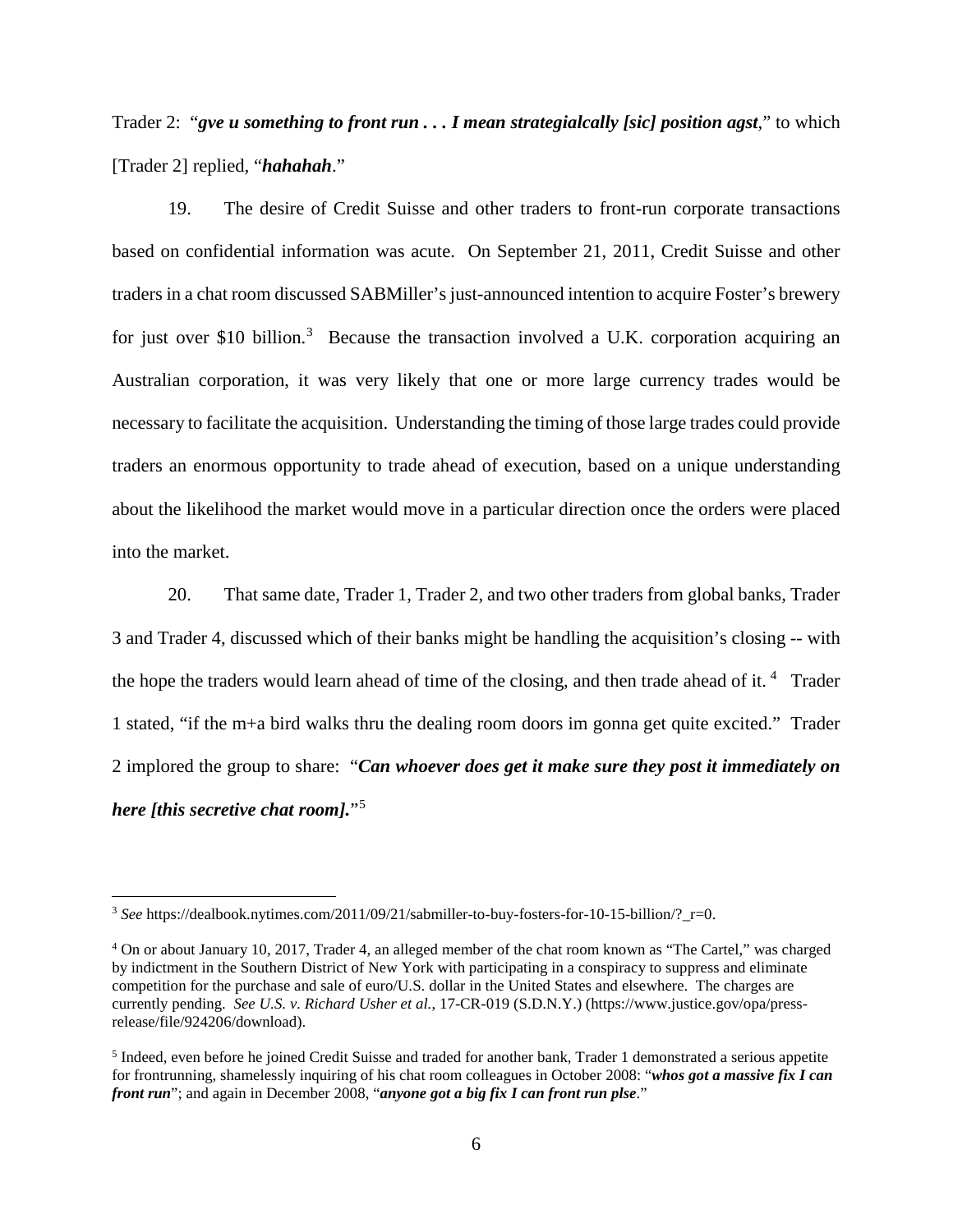## *Improper Sharing of Confidential Customer Information*

21. Credit Suisse and other banks also improperly shared confidential customer information. Credit Suisse traders potentially harmed FX customers on repeated occasions by exchanging information in chat rooms with traders from other banks to trade advantageously against Credit Suisse customers -- adjusting prices in light of additional information gleaned from putative competitors about the prices they offered such customers, and similarly assisting other traders by providing confidential information.

22. When participating in certain multi-bank chat rooms, for example, Credit Suisse traders sometimes used code names to discreetly share confidential customer information. For example, Credit Suisse traders disclosed confidential customer information by using code names such as "Tanktop" and "Shoefone" to identify specific customers that traded frequently.

23. Another example of improper sharing of confidential information involved a customer apparently located at another large bank. Credit Suisse and other traders repeatedly referred to this customer as "Satan," and a particular Credit Suisse trader, Trader 5, would sometimes provide specific information about the customer's orders or positions. In August 2008, for example, Trader 5 broadcasted that "*satan bgt 10 aud*" (indicating the identified customer bought 10 million of Australian dollars against the U.S. dollar). Trader 1 remarked, "n000000000," and after confirmation from Trader 5, Trader 1 replied, "they r still selling[,] a little birdie tells me." In a subsequent chat, Trader 3 told Trader 5, "I remember the old days, *your satan info was legendary*."

24. In another chat in August 2008 regarding "Satan," Credit Suisse traders goaded Trader 3 into providing current information about Satan, since "[Satan] does all his spot with u [Trader 3] on yr toy now." Trader 3 replied by providing confidential information concerning a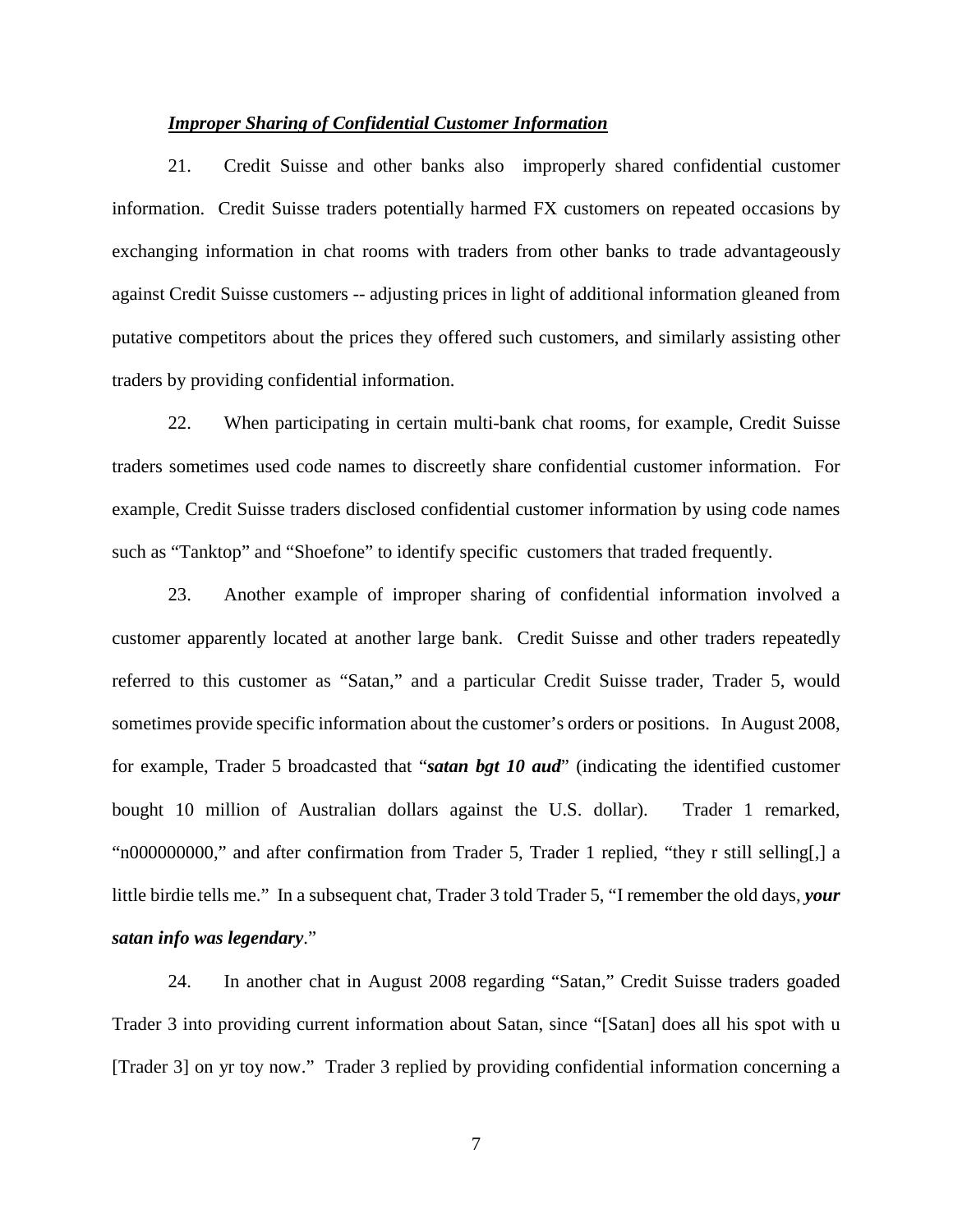recent specific trade of Satan: "*satan sells 8 euros at 17*," indicating the identified customer sold \$8 million worth of the Euro/US dollar, at an identified price. One trader from another large financial institution, Trader 6, replied, "good shout," while Trader 5 responded, "[Trader 3] finally adds value."

25. In another example in April 2011, another Credit Suisse trader, Trader 7, agreed to disclose confidential pricing information to a trader at another global bank, Trader 8. The reason for this breach was not to act as a counterparty to a trade, but to take advantage of a customer. Trader 8 asked help of Trader 7: "*Need a quick favour pls . . . . Where do u have 18m and 2y chfjpy* [Swiss franc/Japanese yen futures]?" Trader 8 sought the information because a customer that expressly identified in the chat was "*looking to pick [Trader 8] off*."

26. Shortly after Trader 7 shared Credit Suisse's current prices for those futures, Trader 8 boasted about the successful misuse of confidential client information: "*So after I asked u the chfjpy, I shifted my price by like .4 higher . . [and the customer] still paid me . . . oh maaaaaaaan.*" Trader 7 replied, "*haha***."**

### *Improper Efforts to Affect FX Prices*

27. **Building "Ammo"**: One practice, known as "building ammo," involved traders at different banks permitting a single, designated trader to take on multiple orders from the other participants. This ensured multiple traders minimized their risks by staying out of each other's way, especially during the potentially chaotic trading around a fixing window. Allowing a designated trader to build and deploy "ammo" provided the designated trader enhanced market power, so as to push the price of a currency pair in a direction benefitting the traders involved.

28. Relatedly, a "fix order" is a customer order for the bank to deliver the requested currency at the designated "fix" rate, which is determined at a later time based on trading in the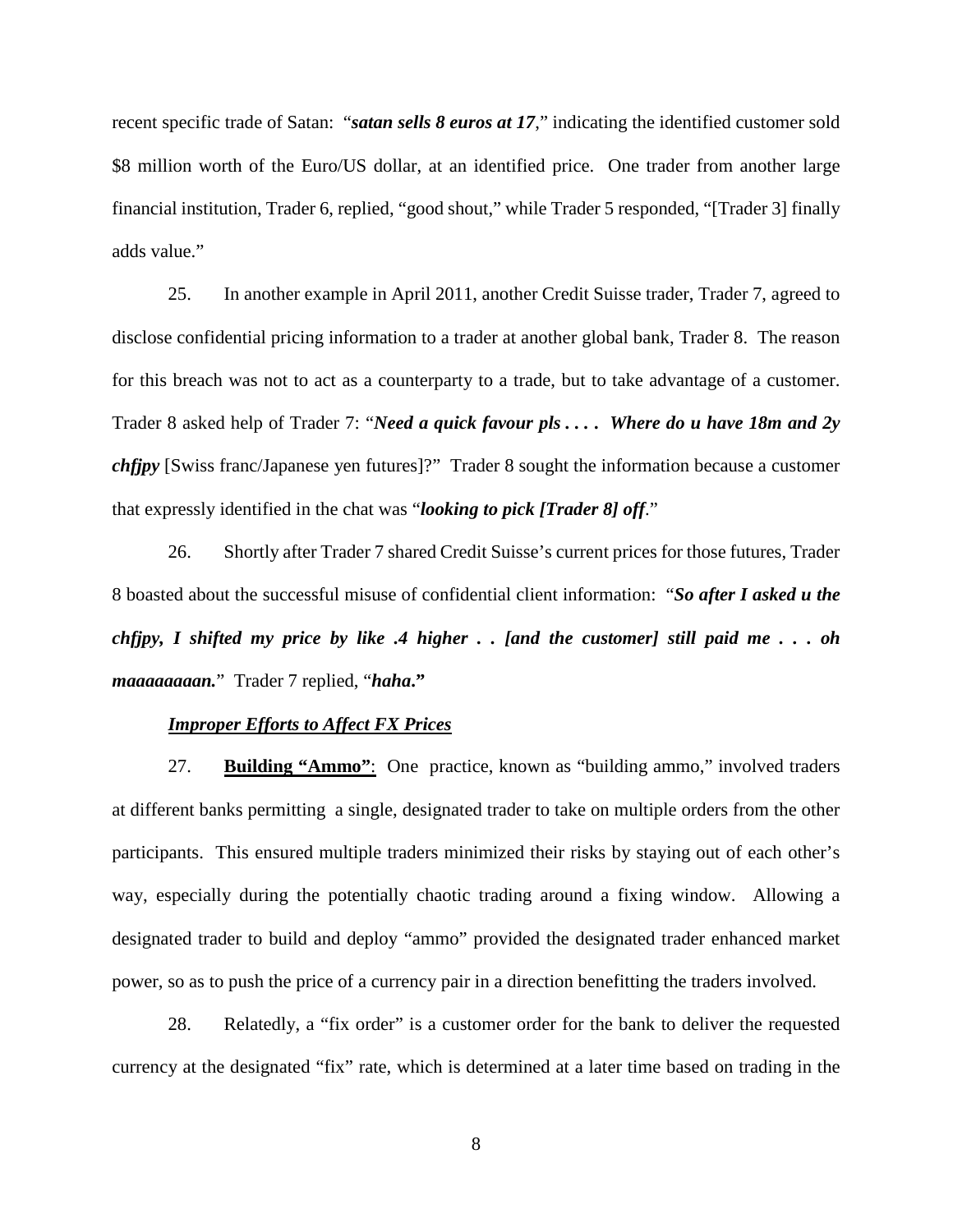interdealer market. By taking these orders to transact at an exchange rate that will be determined at a future point in time, banks may accumulate risk by exposing themselves to intervening rate movements.<sup>[6](#page-8-0)</sup>

29. In one example from September 2011, Trader 12 , working with traders at other global banks, made apparent efforts to push down the value of a particular currency pair prior to the fix. Trader 9 (at another global bank) informed Trader 12 that he "can't walk it down with u in the way." Trader 12 responded that "once I get enough in I will push it up to make the fill look good then you can walk it down all you like." In this way, these traders improperly sought to stay out of each other's way around the fix, to avoid executing contrary orders while at least one trader sought to push prices in a particular direction.

30. And again in August 2012, Trader 1 discussed with Trader 4 an effort to "unload" ammunition. Trader 1 stated "*get ready unload on nzd,*" to which Trader 4 replied, "I am. Nearly hit it last time." As the fix drew near, Trader 1, referring to an unidentified co-conspirator, remarked "*if he can't get it lower we may be in trouble.*" After apparent success, Trader 1 remarked "*come to poppa*," while Trader 4 retorted, "phew."

31. Another instance occurred in March 2011, when Trader  $11<sup>7</sup>$  $11<sup>7</sup>$  $11<sup>7</sup>$  stated to a Credit Suisse trader, Trader 12, "im going to try and drive it up on the fix and than keep some to be short."

<span id="page-8-0"></span> <sup>6</sup> One type of fix is calculated each day based on a sampling of actual trading activity completed during a predetermined and usually short window of time. For spot trading, the most widely used benchmarks are the WM/Reuters fix ("WM/R" fix, occurring every business day at 4:00 p.m. London time) and the European Central Bank fix ("ECB" fix, occurring every business day at 1:15 p.m. London time). FX traders may buy or sell currency close to the "fix window" in order to manage their exposure to this risk and obtain a currency position large enough to complete the client's order.

<span id="page-8-1"></span> $7$  Trader 11 pled guilty on January 4, 2017, in the U.S. District Court for the Southern District of New York, to a one-count information charging him with conspiracy to restrain trade, in violation of the Sherman Act, 15 U.S.C. § 1, for engaging in illegal conduct including (a) coordinating on the price, size, and timing of their bids and offers on an electronic FX trading platform in order to manipulate prices on that and other electronic FX trading platforms; (b) agreeing to refrain from trading where one or more of the co-conspirators had a stronger need to buy or sell than the others, in order to prevent the co-conspirators from bidding up the price or offering down the price against each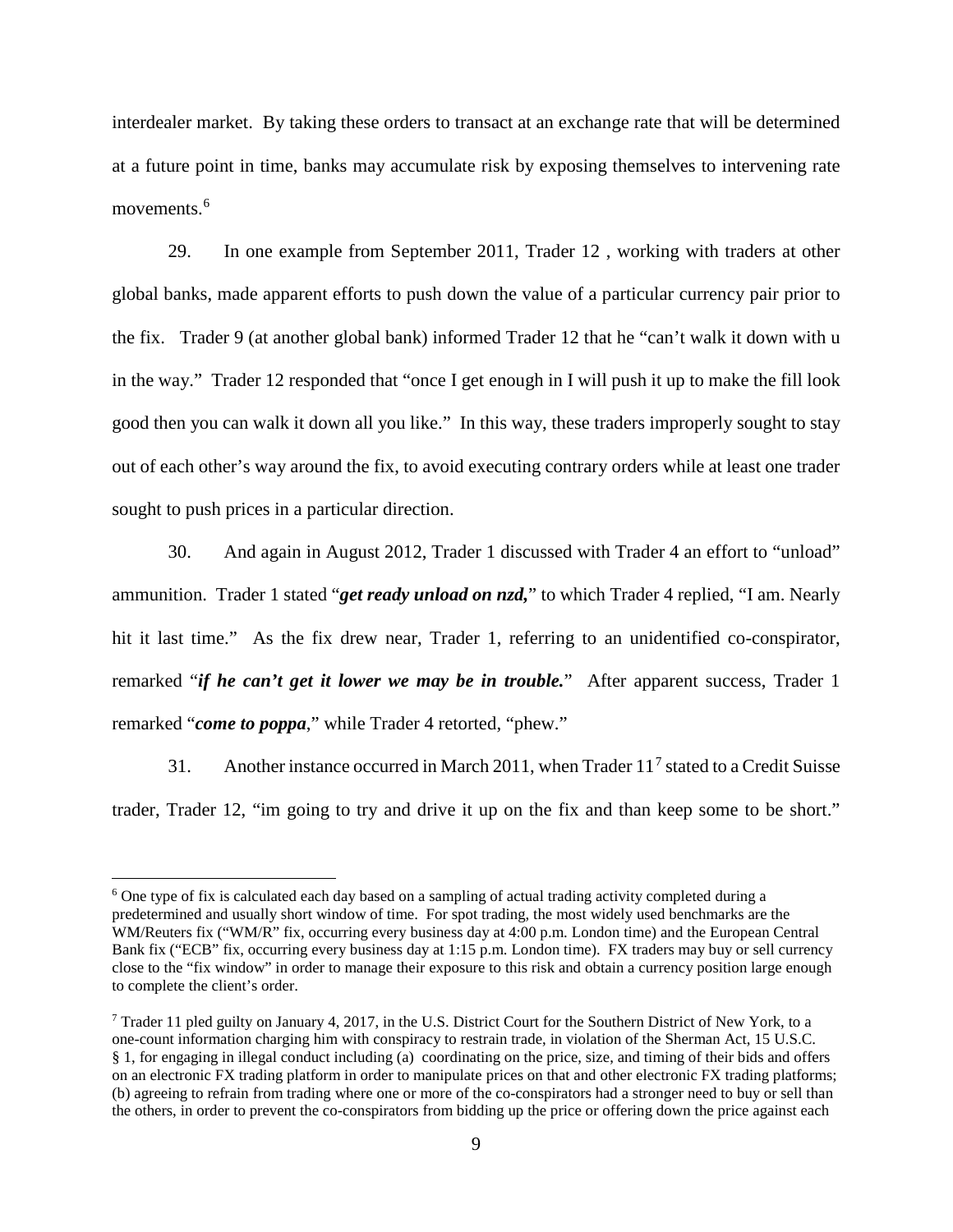Trader 12 replied, "*u need more ammo to drive it up?*" Trader 11 answered that he would "watch" Trader 12's trade, "no problomo."

32. Further, in May 2012, another Credit Suisse trader, Trader 13, discussed with Trader 14 (a trader at another global bank), how they might affect the price in the Euro/Yen currency pair. Trader 14 sought to drive the price of the currency pair as low as 98.74, and Trader 13 offered to assist by placing in some offers below that price, to try and move it down: "*go for it I"ll stick in a few bids sub 74.*" When the price apparently drifted down far enough, Trader 13 told Trader 14, "ok pulling my bids," no doubt because she did not want them to be hit at that price. Trader 14 quickly pleaded with her not to withdraw them, concerned that it *"smlls unethical haha*" and "*if custy ever found out we both dead*." Another chat room participant, noting the explicit nature of the discussion, stated (with evident sarcasm): "*what the hell are u two planning . . . this chat is a compliance dream.*"

33. Credit Suisse traders also coordinated their trading internally through the use of building "ammo." In September 2010, two Credit Suisse traders, Traders 15 and 16, discussed the deployment of "ammo" to push certain currency prices lower, with Trader 15 stating, "*think like yesterday gonna need ammo to push lower*." Trader 15, reviewing the firepower available to be accumulated, observed, "*we are not going to be able to push it down much with only 100.*"

34. Similarly, in May 2010, another Credit Suisse, Trader 17, told Trader 15, "*u need the ammo . . . go to it . . . lay people out if you can*." Trader 15 agreed, and Trader 17 instructed:

"I will be giving u 100 at the fix  $\dots$  I would  $\dots$  get short smalls here then clamor it a few mins b4 for at least 150 . . . *tell all my [friends] 2 min before that u just got the mothere* 

other and (c) coordinating trading prior to and during fixes in a manner intended to manipulate final fix prices. *See U.S. v. Jason Katz,* 17-CR-003 (S.D.N.Y.) [\(https://www.justice.gov/atr/case-document/file/946726/download\)](https://www.justice.gov/atr/case-document/file/946726/download).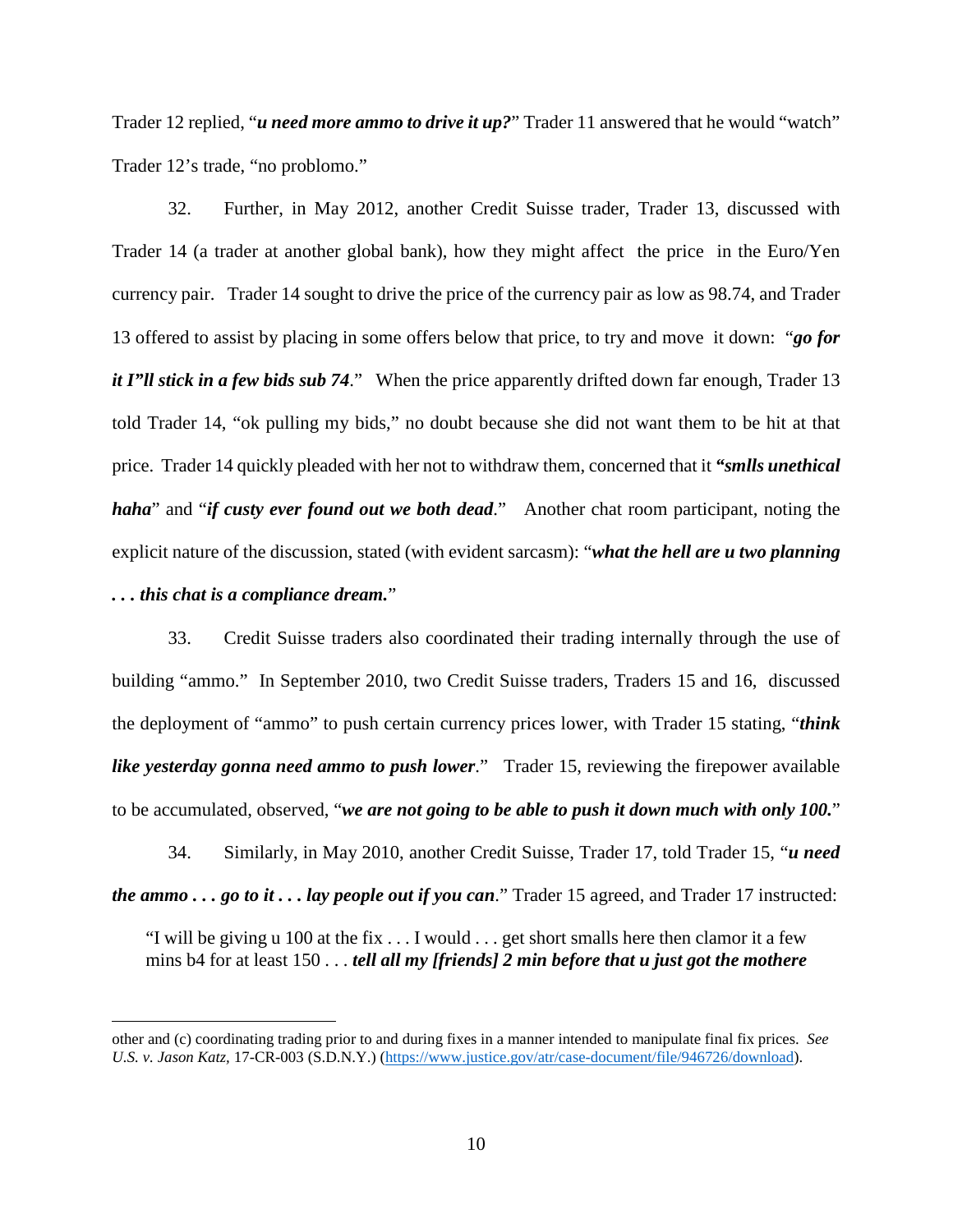*of all lhs fixes . . .* and ring it thru the fix window with the balance…what is your wall street account? When rate comes out I book it to your account quickly."

35. After Trader 15 confirmed his short position, Trader 17 encouraged Trader 15 at two minutes before the fix, "cmon [Trader 15] . . . get them." Two minutes after the fixing window closed, Trader 15 reported back, "hope that went ok."

36. **Spread Collusion**: Another improper strategy employed by Credit Suisse traders involved the inappropriate sharing of information regarding spreads for trading in certain currency pairs. As noted previously, competition between banks helps keep spreads tight and prices competitive. Coordinated efforts to agree on prices may result in wider spreads, which limits competition, boosting the banks' profitability at customer expense.

37. On one occasion, for example, Trader 1 explicitly asked colleagues in a chat room: "*lets sign a pact . . . on spreads*." Trader 3 quickly responded, "*agree.*" Trader 1 then sought to recruit Trader 2 to this illicit "pact," saying *"[Trader 2] . . . u in [?]."*

38. **Coordination With Sophisticated Customers**: Another example of an improper effort to affect FX prices include a Credit Suisse trader apparently assisting a customer in attempting to improperly affect prices. On September 7, 2012, a Credit Suisse customer ("Customer 1") enlisted the assistance of a Credit Suisse trader, Trader 18, in seeking to push down the price of the U.S. dollar/Turkish lira pairing. Customer 1 asked Trader 18, "can you walk down usdtry for me pls." Trader 18 replied, "Yeah, no problem." Customer 1 then stated, "just offer 1 at like 72 . . . just walk it brotha," to which Trader 18 replied, "No sweat." Customer 1 cheered on Trader 18, saying "come on . . . just walk it," to which Trader 18 replied, "Collapsado." Apparently upon achieving success, Customer 1 stated, "*thks [Trader 18] for walking it down . . . great job . . . you really shellacked it*." Trader 18 quickly replied, "pleasure."

# **Elements of Credit Suisse's Electronic FX Trading Systems Served to Disadvantage Customers\_\_\_\_\_\_\_\_\_\_\_\_\_\_\_\_\_\_\_\_\_**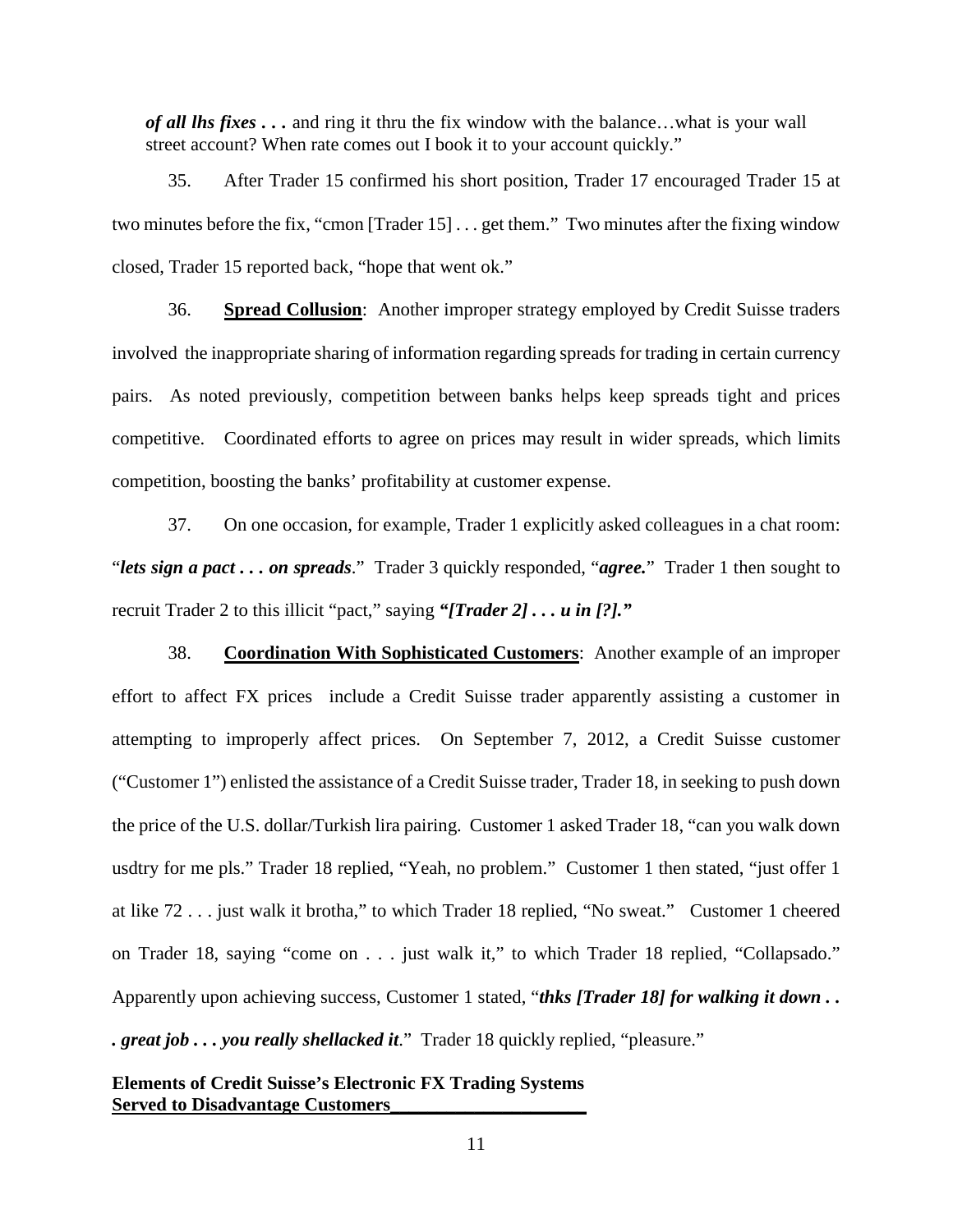Credit Suisse's electronic trading platform also was deficient because elements of the platform operated in a manner that disadvantaged customers, without sufficiently disclosing how the Bank conducted its trading.

39. Credit Suisse operates an electronic foreign exchange trading system called "eFX." It is a dealing system that provides liquidity to market participants via trades where Credit Suisse and eFX users transact as counterparties. As with Credit Suisse's "voice" FX trading, eFX acts as a market-maker, establishing a "bid-ask" spread at high speeds on currency pairs to profit on the difference.

40. Counterparties may access eFX through Credit Suisse's single-bank platform, known as "PrimeTrade"; through multi-dealer platforms and third-party networks such as ECN; through direct counterparty connections like FIX; or through an application program interface ("API") on a computer.

41. A suite of computer algorithms, called "FORE," stream currency prices for viewing by prospective counterparties. FORE generates prices based on a moving analysis of external market pricing data, forecast models and eFX's own positions.

42. Another system, known as "*Kiddo*," automatically manages Credit Suisse's net positions in various currencies. When accumulated positions meet certain characteristics, Kiddo generates offsetting orders in the market. Credit Suisse first implemented Kiddo and FORE in 2008.

## **Apparent Efforts to Front-Run Customer Limit and Stop-Loss Orders**: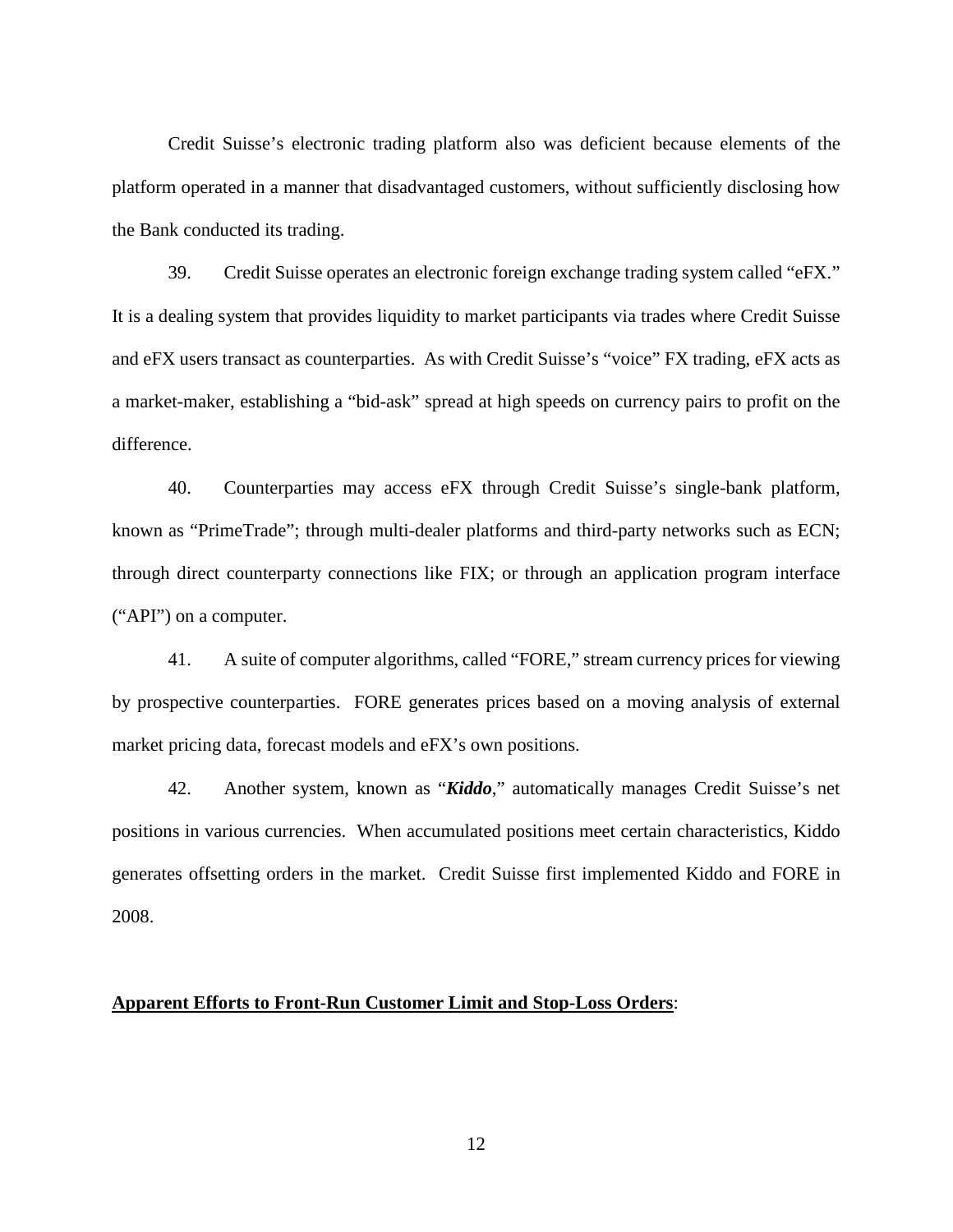43. From at least April 2010 to June 2013, Credit Suisse employed an algorithm designed to trade ahead of clients' limit and stop-loss orders.<sup>[8](#page-12-0)</sup> Credit Suisse programmers designed the algorithm to predict the probability that a client's limit or stop-loss order would be triggered. Credit Suisse programmers and traders had ongoing and significant discussions about how the algorithm could be used to "front run" customer orders. Credit Suisse predicted that this particular algorithm would generate approximately \$2 million in profits for the calendar year 2013.[9](#page-12-1)

44. For example, in May 2012, an eFX trader unabashedly bragged to the Head of eFX: "*it is the name of the game if we front-run orders. Sometimes you win sometimes you lose. It's up to us to define the front run rules."*

45. In July 2012, this eFX trader wrote to another eFX colleague, "[*I***]** *think with a smart frontrun we can make money*. We will lose most of the LO [limit order] clients if we start executing on bucket rates. The algo should be smart enough to optimize this."

46. On another occasion, the same eFX trader discussed front-running of stop loss orders carried out by Kiddo, saying, "[T]hat is always very tricky as you don't want kiddo to start frontrunning sl [stop loss] orders to [sic] early."

Improving the effectiveness of this algorithm was an important business objective of eFX senior management in 2012. In one e-mail from February 2012, for example, the Head of eFX identified as a priority: "*Improve order front running* (e.g., limit front running in % of order amount)." In another e-mail chain involving a Vice President of eFX management, the participants discussed

<span id="page-12-0"></span> $\frac{1}{8}$ <sup>8</sup> A "limit order" is an order to buy or sell at a specific price or better. A "stop-loss" order is an order to buy or sell if the currency reaches a certain price in order to minimize a customer's losses. While it may be proper for a bank's market making electronic trading system to engage in the hedging of customer orders to limit risk and provide liquidity, sometimes called "pre-hedging," it would not be proper for the electronic system to engage in the frontrunning of customer orders.

<span id="page-12-1"></span><sup>&</sup>lt;sup>9</sup> May 2013 e-mail from the Head of eFX trading.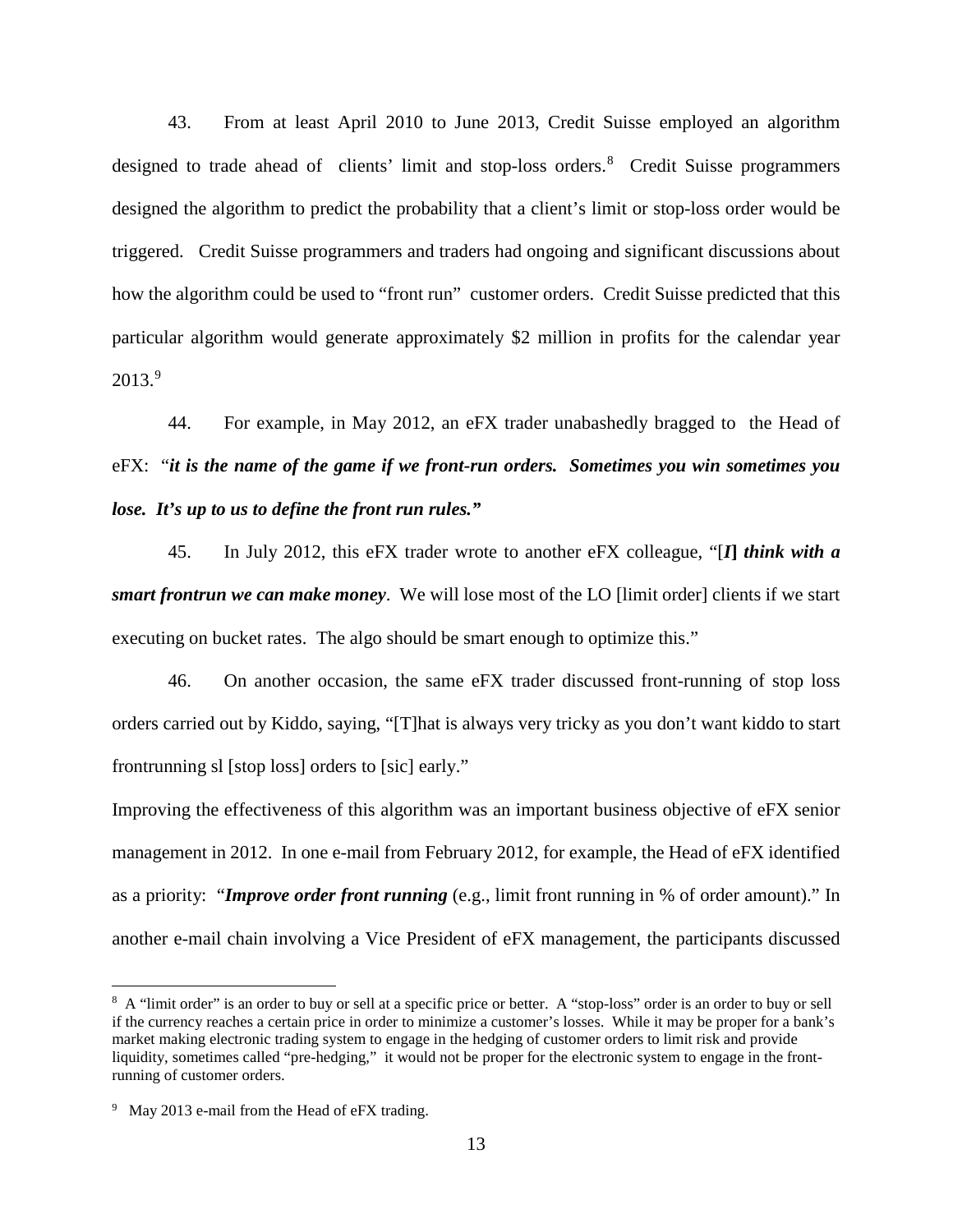the probability that a type of customer limit order would be hit. The Vice President indicated that, once this was detected by the algorithm, the mechanism that could front run orders would activate. Likewise, in January 2012, the Chief Operating Officer of the eFX group sent an e-mail to other eFX executives discussing his 2012 deliverables for the group, including "*Improve front running."*

47. Apparently to encourage traders to employ the front running strategy, the Head of eFX wrote, in a January 2012 e-mail, that Credit Suisse should improve its "*PnL tracking on the front running order[s].*" The lead algorithmic researcher in eFX management echoed that imperative, noting that the Quantitative group sought to "*Attribute P&L to front running of limit orders."*

48. In an internal chat in May 2012, an eFX trader wrote to the Head of eFX: *"[w]e made some money by frontrunning the orders at 25 in euro but probably will show as a loss on the client side . . . we =kiddo made money with the frontrun*." In a later chat in July 2012, this eFX trader discussed the enduring difficulty in assigning credit to individual traders for frontrunning: *"[W]e assign P+L only when they get triggered[.] if we frontrun an order and it never gets triggered the profit sits in our book but nobody knows where it came from . . . very difficult to track***."**

49. In the eFX business line's 2012 Planning Document, the important business objectives included "*Predict market trends from client trades*" and "*Choose and monitor a client list to monitize [sic] client information*."

50. From April 2010 through June 2013, Credit Suisse executed approximately 31,000 limit orders and 41,000 stop-loss orders that may have been a source of profit through front running. Additionally, because front-running can occur on orders that ultimately remain unfilled,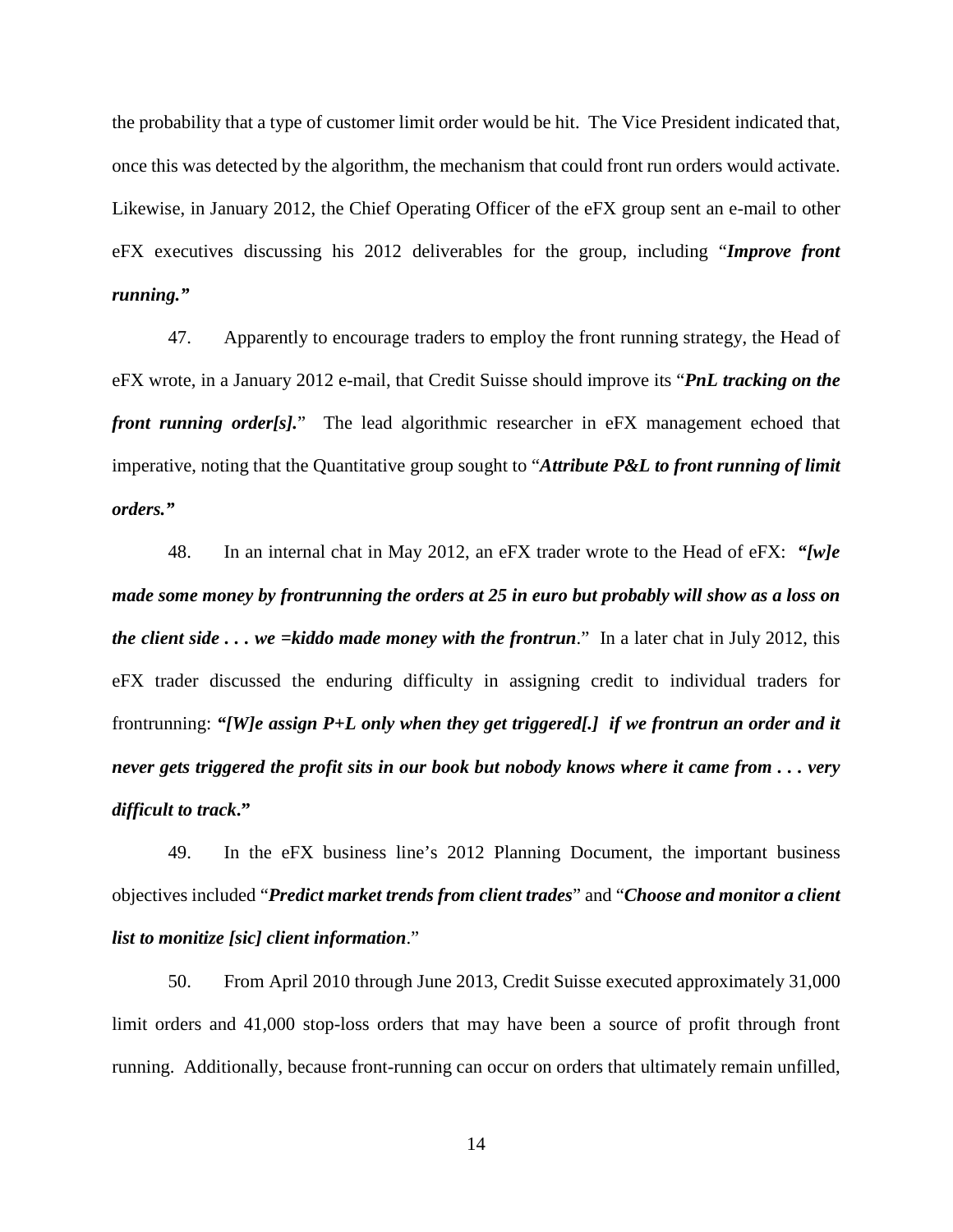Credit Suisse may have profited as well from front running many tens of thousands of additional client orders.

### **Latency Arbitrage and the "Last Look" Function**

51. Even when conducted via high-speed internet connections, electronic FX trading is subject to latencies in the process of (a) offer, (b) acceptance or rejection and (c) subsequent communication of the result to a customer. Tiny delays are occasioned by the time it takes for data to travel from a customer's server to the Bank's server; the time for the Bank to confirm the customer is creditworthy; and the time it takes the Bank to ensure adequate liquidity exists in the market. The latency period might be as short as several milliseconds, or as long as several hundred milliseconds (or even longer).

52. Certain of Credit Suisse's sophisticated customers might seek to take advantage of this delay by using advanced systems to detect market movement milliseconds before Credit Suisse's systems adjusted prices. This is known as a type of "toxic flow."

53. Another example of "toxic flow" may occur where a customer seeks to obtain a better price from Credit Suisse by breaking up and spreading fractions of its total order volume across a number of market makers (known as "spraying the market"). A market maker like Credit Suisse might execute an apparently low volume trade at a lower price than it would have, had it been aware of the total size of the customer's order, because lower volume orders require market makers to assume less risk.

54. To protect against toxic flow, Credit Suisse incorporated a "last look" functionality ("Last Look") into its eFX system. Last Look imposes a hold period between receipt of a customer order, its acceptance, and execution. This additional delay, sometimes hundreds milliseconds, is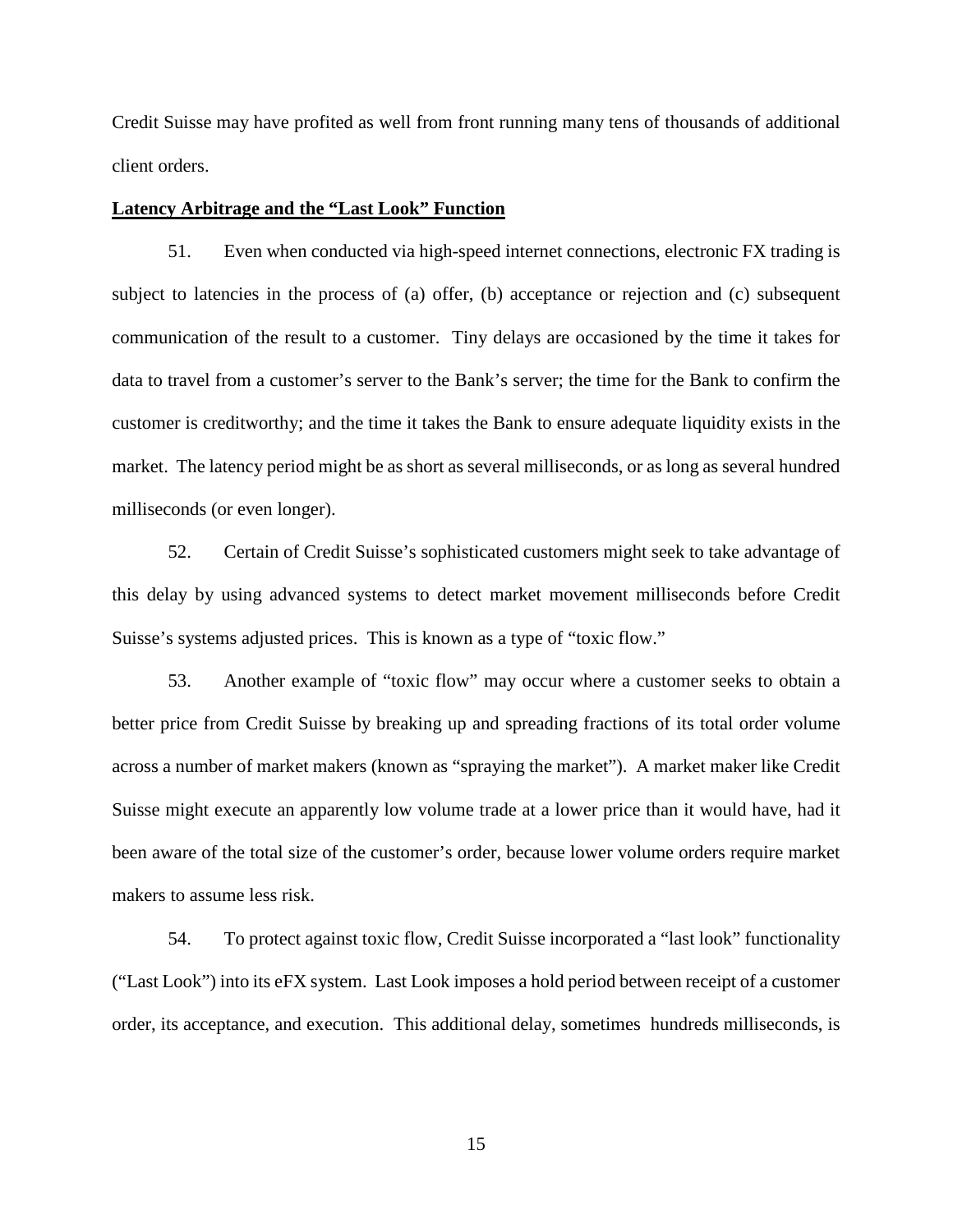added to the time between receipt of a customer order and eFX's communication to the customer of acceptance or rejection.

55. During the delay, eFX compared the customer's desired price for its order against the market price available at the end of the latency period. If the market moved in the client's favor more than a certain amount during the "Last Look" interval, eFX rejected the trade.

56. Credit Suisse has employed Last Look on the eFX trading system since in or about February 2012. Starting first with a few clients, Credit Suisse eventually expanded its application to a group of customers that it legitimately believed justified use of the function to defend against toxic flow.

### *Credit Suisse's Overbroad Use of Last Look*

57. However, after introducing Last Look, eFX senior executives began exploring whether this function could serve as a profit center – and not just a defense against toxic flow from high-speed trading customers. Thus, the scope of the use of Last Look changed in early 2013 when – under pressure to increase profits – senior executives in Credit Suisse's electronic trading business determined to expand Last Look to all eFX customers. They acted to increase profits, without regard to whether application of Last Look was reasonably based on minimizing losses associated with latency arbitrage/toxic flow.

58. In January 2013, for example, Credit Suisse's Head of Strategy wrote to the Head of eFX Trading and others:

We should think about whether we might want a small amount of deal acceptance (last look) for *all* FIX clients by default. . . . Right now we typically only use deal acceptance when there's a problem but I think it would be worth doing it as standard and having it turned on from day one. We should . . . *instead use our rejects to improve P&L.* I'm not suggesting going last look crazy I just think there's no need to have a 100% fill rate for API clients. With most there's an 'acceptable' reject rate and by not making use of that – or wasting it by rejecting trades for non-P&L-impacting reasons *– we're leaving money on the table (or at least giving up a free option.)*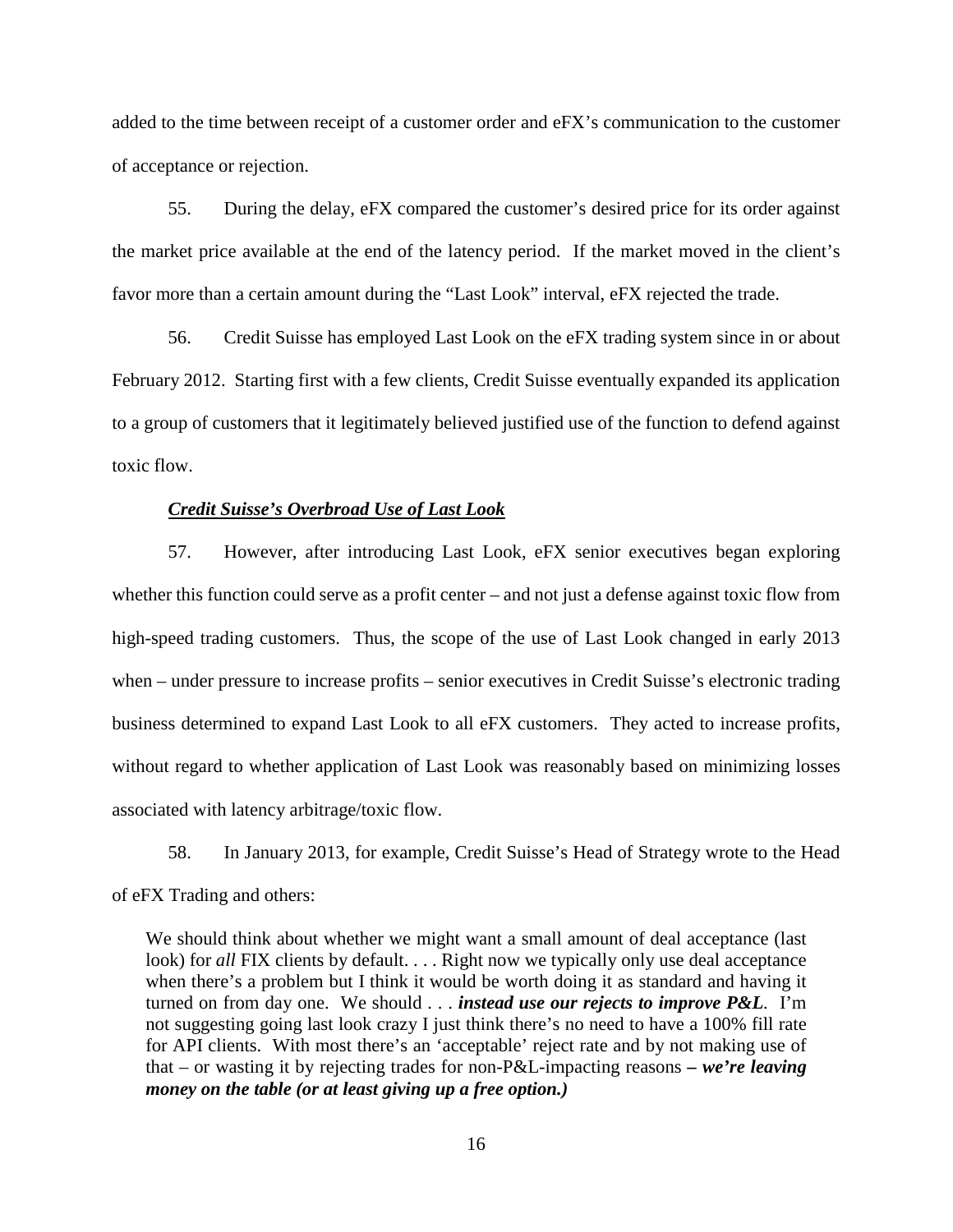59. Several employees at Credit Suisse disagreed with expanding Last Look purely to

grow profit and encouraged disclosure to the extent it is used. For example, Credit Suisse's then-

Head of eFX (and current Head of eCommerce) responded:

*[T]he term "deal acceptance" to mean "last look rejection" sounds like marketing/dishonesty to my ear.* . . . [L]ast look rejections have a slipperiness to them that understandably engenders distrust in some clients . . . . [Being explicit with the client] is the best way to diminish the sense that we're engaging in sharp/shady practice *and I'd encourage a policy of continuing openness and honesty*, to the extent that this is deployed.

60. Shortly thereafter, in a February 2013 e-mail, the Head of eFX Trading wrote to

both the former Head of eCommerce and a leader of the eFX Development Team:

[G]iven the upcoming separation of [the] IB [Investment Bank] and PB [Private Bank] businesses *things are going to get a lot tougher PNL-wise for the eFX business. I'd like to push forward with the default last look in order to increase PNL***.** [10](#page-16-0)

61. The former Head of eCommerce strongly objected, and cautioned that further

discussions on this topic should be conducted verbally, so that they could talk more freely about

this questionable practice: "*[T]ightening P&L pressure should never be a cause for reversing* 

*matters of principle.* If you disagree with this we should talk rather than exchange further

*emails.*"

62. Similarly, a leader on the eFX Development Team replied:

*Last look was introduced for a very specific purpose – to stop latency arb by introducing a short delay in acceptance that covers the difference between our market data latency and that of HFT [high-frequency traders]. . . . Changing the purpose of the last look to increase profitability will also require a change in parameterization***.** . . . What would be our policy in communicating this to clients? *If you're at all uncomfortable with a full and frank disclosure of this policy, I'd recommend you do not proceed with it.*

<span id="page-16-0"></span><sup>&</sup>lt;sup>10</sup> Similarly, in an e-mail from March 2013 with a subject heading of "pricing items," the Head of eFX listed "Last Look" as one of the "*items as most likely to help increase PNL*." In another e-mail sent the same day, he wrote: "I've made a first estimate on prioritization where I've marked the 5 items *with the biggest expected payoff," identifying Last Look as one such item*."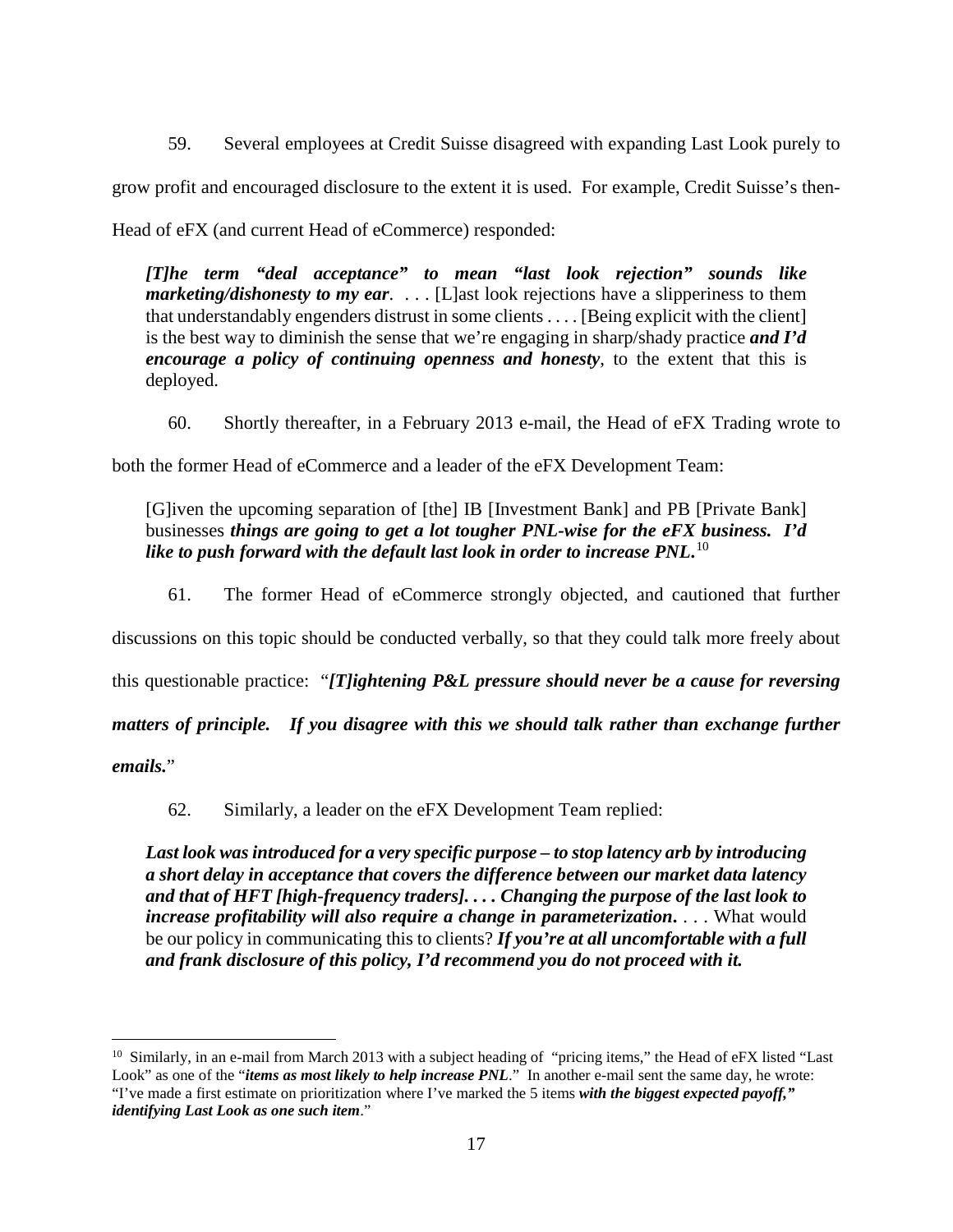63. Despite these concerns, Credit Suisse expanded the application of Last Look by applying a default setting to almost all eFX customers, without regard to whether the customer posed a trading risk to the Bank. This remained the case until approximately mid-2015.

64. Credit Suisse's deployment of Last Look thus grew to be overbroad. As a result, the Bank failed to tailor this mechanism to ensure it was used to defend against toxic flow, and not unfairly profit at customer expense. Moreover, prior to 2015, Credit Suisse never conducted systematic reviews of its application of Last Look, or the extent of its use, with respect to particular customers or categories of customers. As a result, Credit Suisse utilized Last Look to unfairly disadvantage the Bank's customers.

### *Credit Suisse's Inadequate Disclosure to Customers About Last Look*

65. Perhaps even more troubling was Credit Suisse's inadequate and potentially misleading disclosures to customers about the existence and extent of Last Look. While the use of last look in electronic trading may serve as a legitimate tool to defend against toxic flow, it is best employed when adequately disclosed to customers.

66. Here, rather than adopting the "full and frank disclosure policy" counseled by the leader on the eFX Development Team, the Bank did not adequately disclose to customers using the electronic trading platform that they were subject to last look functionality. Instead of indicating that the trade had been rejected by Last Look, Last Look rejection messages stated:

**"An Error Occurred – Please Contact Credit Suisse,"** thereby leaving customers in the dark.

67. For example, in an e-mail from April 2013 with a subject heading of "Trade Rejections with Credit Suisse," a customer explicitly complained about the misleading nature of the "error" messages:

Our FIX Interface received the error "An Error Occurred – Please Contact Credit Suisse", *so there is Zero indication that these rejections are due to last look*, based on the text it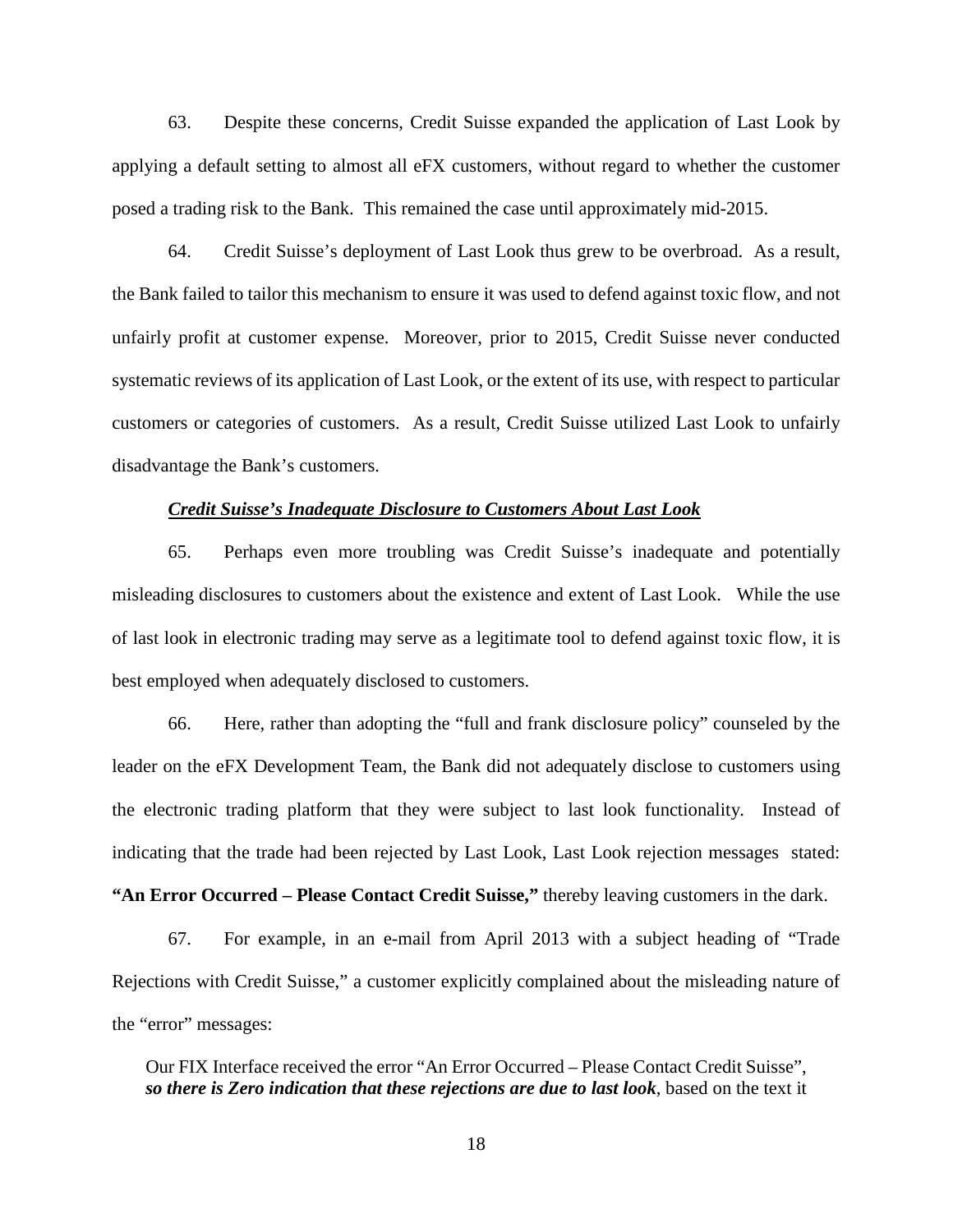# could be anything. Please investigate on your side, is there a delay in your price feed? *Why is there not a more suitable rejection text if it really is due to Last Look?*

68. Similarly, an eFX support staffer in New York wrote in an April 2013 e-mail:

[The customer] happened to call again regarding these type of rejections . . . . I know this has been an issue since they last brought it to our attention. . . . I know the client receives a general error message "An Error Occurred – Please Contact Credit Suisse" and *when they do contact us, we are unable to answer straightaway.*

69. Despite repeated customer complaints, certain Credit Suisse employees in the eFX business favored retaining the existing message. For example, one eFX salesperson counseled against including language like the word "tolerance" that might suggest the Bank was applying Last Look: *"[s]ome client's [sic] will ask what tolerance means and that could lead to a conversation about last look. I still think, for some KAM [key accounts], we need to avoid that conversation.*"

70. Similarly, two eFX salespersons discussed how to respond to a customer inquiry concerning a dramatic increase in rejections shortly after Last Look was applied wholesale to eFX. On April 8, 2013, one salesperson asked if the client was aware that the Bank was now applying Last Look and, if not, could the salesperson tell the client, *"[o]r do I need to be more subtle?*" His colleague replied: "*I wouldn't use the word LL [Last Look] explicitly* but explain that we have enhanced the parameters on our side."

71. Evidently to protect against discovery by customers, and others outside of the business of Last Look's application, rejections on this basis were intentionally omitted from internal trading logs. This helped ensure that eFX salespersons and support staff remained unaware of the true reason for a rejection. Indeed, at one point, the Head of eFX instructed an eFX trader to "*definitely kill the Last Look text*" in the trading logs.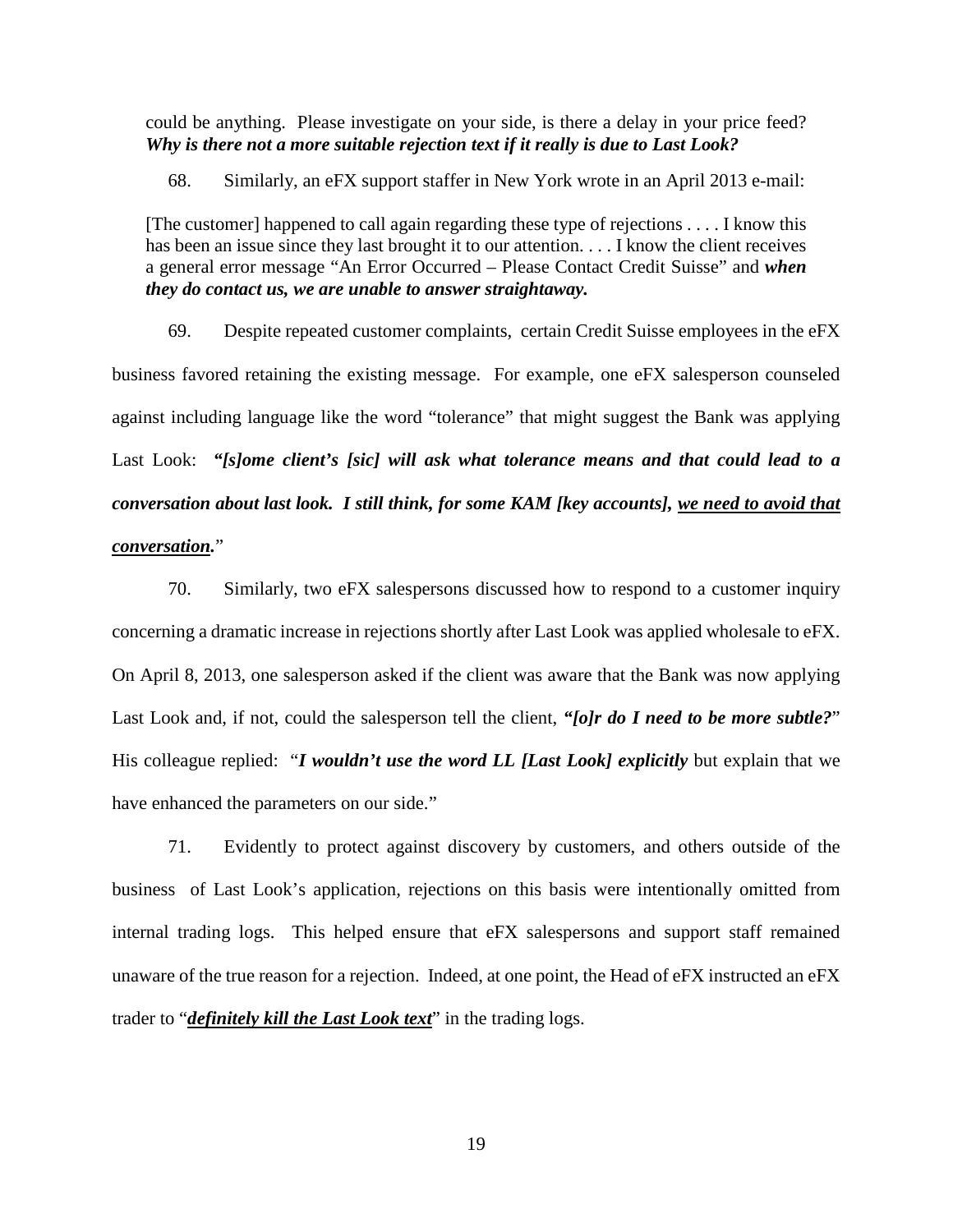72. Credit Suisse continued to receive complaints regarding the misleading and confusing nature of the error messages well into 2014. In August 2014, for example, the Head of Strategy wrote:

Anyone object if we change the wording for LL rejects from "An error occurred - please contact Credit Suisse" to "Trade Rejected"? The 'error occurred' has caused confusion with [a customer] as they thought it might not be a genuine reject. *Don't think we do ourselves any favours by referring to this as an 'error'.*

73. In October 2014, the Head of Strategy again asked her executive colleagues in the business line whether they could update her on the possibility of providing a transparent rejection message: "*We are getting queries about our rejects on an almost daily basis now due to the unclear message so would be great to know when it will get changed.*"

74. The effort to resist transparent disclosures concerning Last Look – even from customers who complained about it – was embraced at senior levels of Credit Suisse's eFX business. In response to an internal email, the Head of eFX wrote in April 2013, that he would "*rather not discuss our exact settings just like we don't discuss our exact metrics nor pricing algorithms*."

# *Following Scrutiny in the Press, Credit Suisse Modifies Last Look*

75. In Summer 2014, press reports began to appear concerning customer and regulatory scrutiny of last look functionality. [11](#page-19-0) *See, e.g.,* "Last Look Orders Come Under Scrutiny," *FX Week* (Jul. 10, 2014) (the "FX Week Article"). Due to this press attention, eFX executives began discussing modifications to Last Look. For example, in a July 24, 2014 e-mail – titled "Last Look coming under fire" – an eFX salesperson wrote to the Head of eFX: "*this topic was discussed in* 

<span id="page-19-0"></span> <sup>11</sup> *See, e.g.*, Michael Watt, *Last Look Orders Come Under Scrutiny*, FX Week, July 11, 2014 (http://www.fxweek.com/fx-week/news/2354579/last-look-orders-come-under-scrutiny).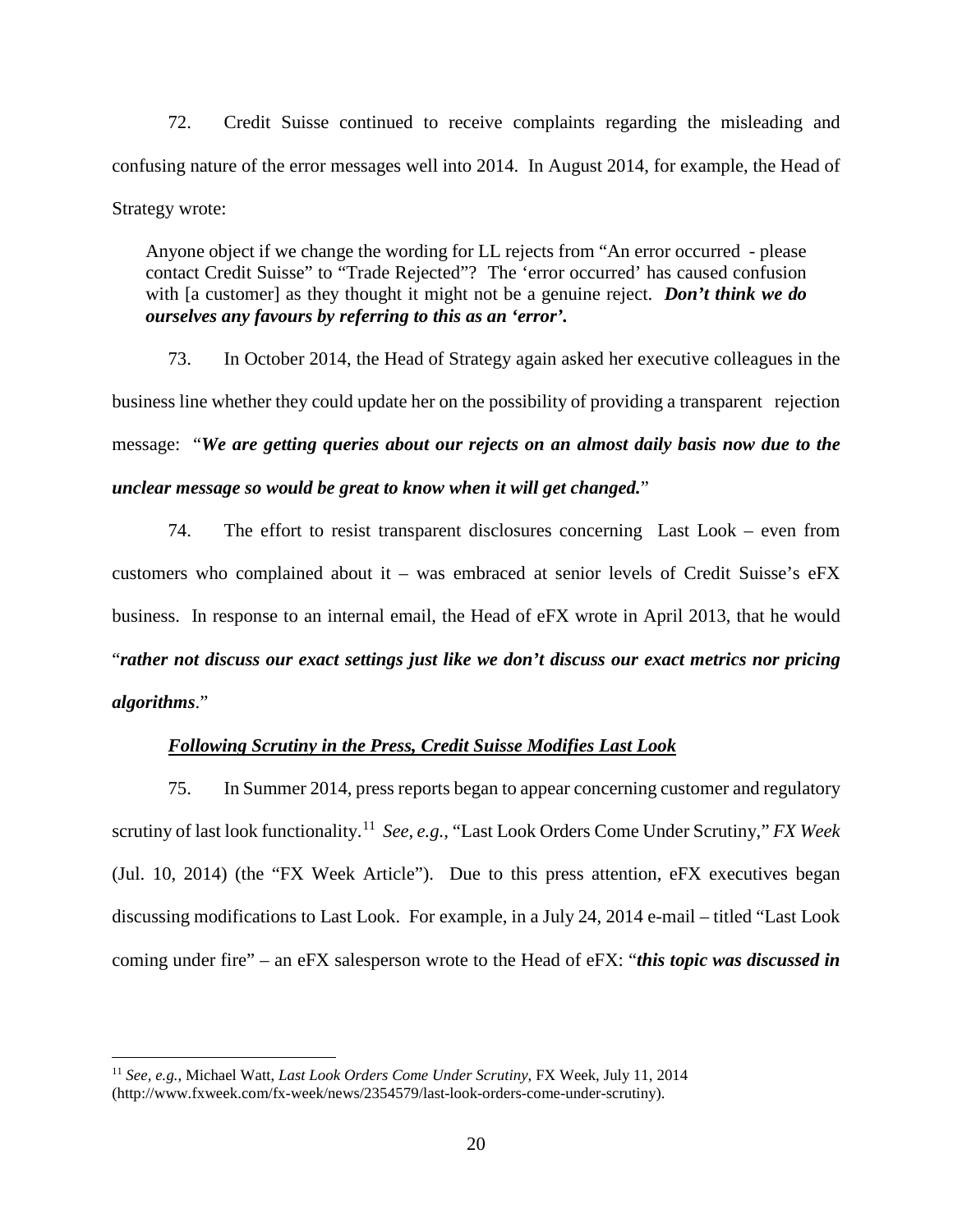*a client meeting yesterday. Looks like this may be the new focus for regulators in the electronic FX space*." The salesperson then copied into the e-mail a section from the FX Week Article.

76. Increased press scrutiny and an expected regulatory response led Credit Suisse to begin applying "symmetric" Last Look in approximately July 2014. Under symmetric "Last Look," rather than rejecting only those orders that became sufficiently unprofitable to Credit Suisse during the delay period, Last Look also rejects trade requests that become sufficiently unprofitable to customers (but profitable to Credit Suisse) during the delay. Symmetric Last Look was not formally introduced to all eFX customers until approximately November 2014.

77. Additionally, in approximately September 2014, Credit Suisse began a transparency initiative – but only after learning of additional revelatory press articles about Last Look functionality, and heightened concern about regulatory investigations. On September 17, 2014, for example, the Head of eFX wrote to an eFX salesperson:

[T]he idea is that we tell clients that we last look them . . . in order to provide better prices . . . . [T]his is all part of the whole transparency initiative . . . . *[D]id you see the bbg article on FX? Biggest banks said to overhaul fx trading after scandals . . . . [T]hat's the driver.* 

78. Not until December 2014 did executives in the eFX business begin to discuss fully implementing Last Look transparency for all clients. This appears to be solely the result of the anticipated regulatory scrutiny.

#### **Control Failures in Credit Suisse's FX Business**

79. During the relevant period, Credit Suisse lacked policies designed to adequately supervise its FX trading business and ensure compliance with applicable laws, rules and regulations. Nor did it provide for sufficient corporate governance over the FX business.

80. The guidance Credit Suisse did provide to employees focused on regulations that were irrelevant to the FX market. Again, this was despite the fact that, even by 2008, guidance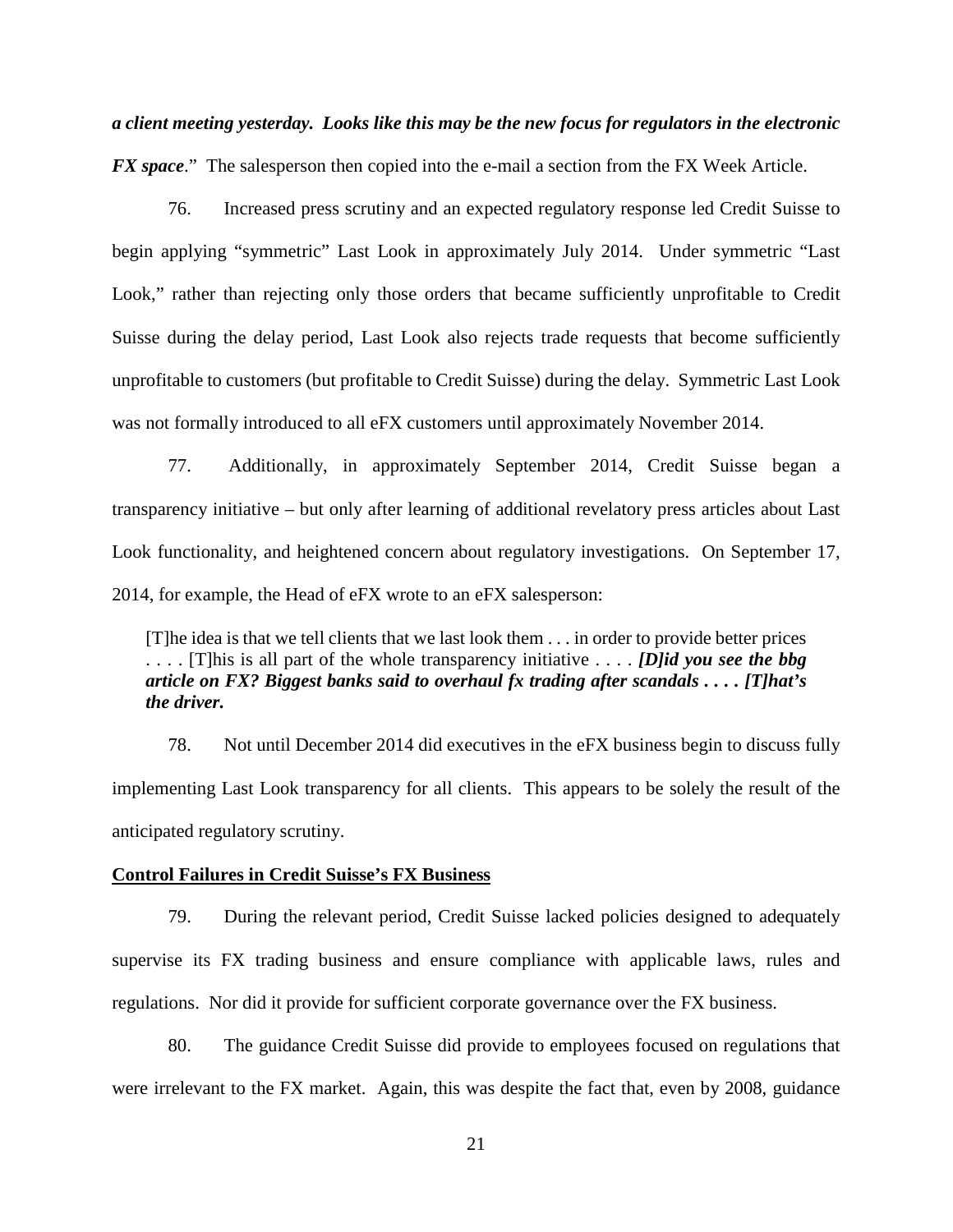existed that emphasized the need for dealers to protect client confidentiality and avoid situations involving trading on non-public information.<sup>[12](#page-21-0)</sup>

81. For example, a Credit Suisse eFX salesperson testified that he did not know if internal controls existed at Credit Suisse to protect against Last Look abuses. This salesperson also testified that he was unaware of any compliance policies specific to eFX or AES. Similarly, an eFX trader testified that he was unaware of any compliance policies concerning eFX, and was also unaware of any New York compliance staffer who was dedicated to the eFX systems.

82. **NOW THEREFORE**, to resolve this matter without further proceedings pursuant to the Superintendent's authority under Sections 39, 44, and 44-a of the Banking Law, the Department and Credit Suisse stipulate and agree as follows:

## **VIOLATIONS OF LAW AND REGULATIONS**

83. Credit Suisse has conducted business in an unsafe and unsound manner, in violation of Banking Law §§ 10 and 44.

84. Credit Suisse failed to maintain and make available true and accurate books, accounts, and records reflecting all transactions and actions, in violation of New York Banking Law § 200-c.

85. Credit Suisse failed to make reports required by the Superintendent and failed to include within such reports certain prescribed matters, in violation of New York Banking Law § 44-a.

86. Credit Suisse failed to submit a report to the Superintendent immediately upon discovering fraud, dishonesty, making of false entries or omission of true entries, or other misconduct, whether or not a criminal offense, in violation of 3 NYCRR § 300.1.

<span id="page-21-0"></span> <sup>12</sup> *See* Federal Reserve Bank of New York, *Guidelines for Foreign Exchange Trading Activities* (Foreign Exchange Committee, May 2008).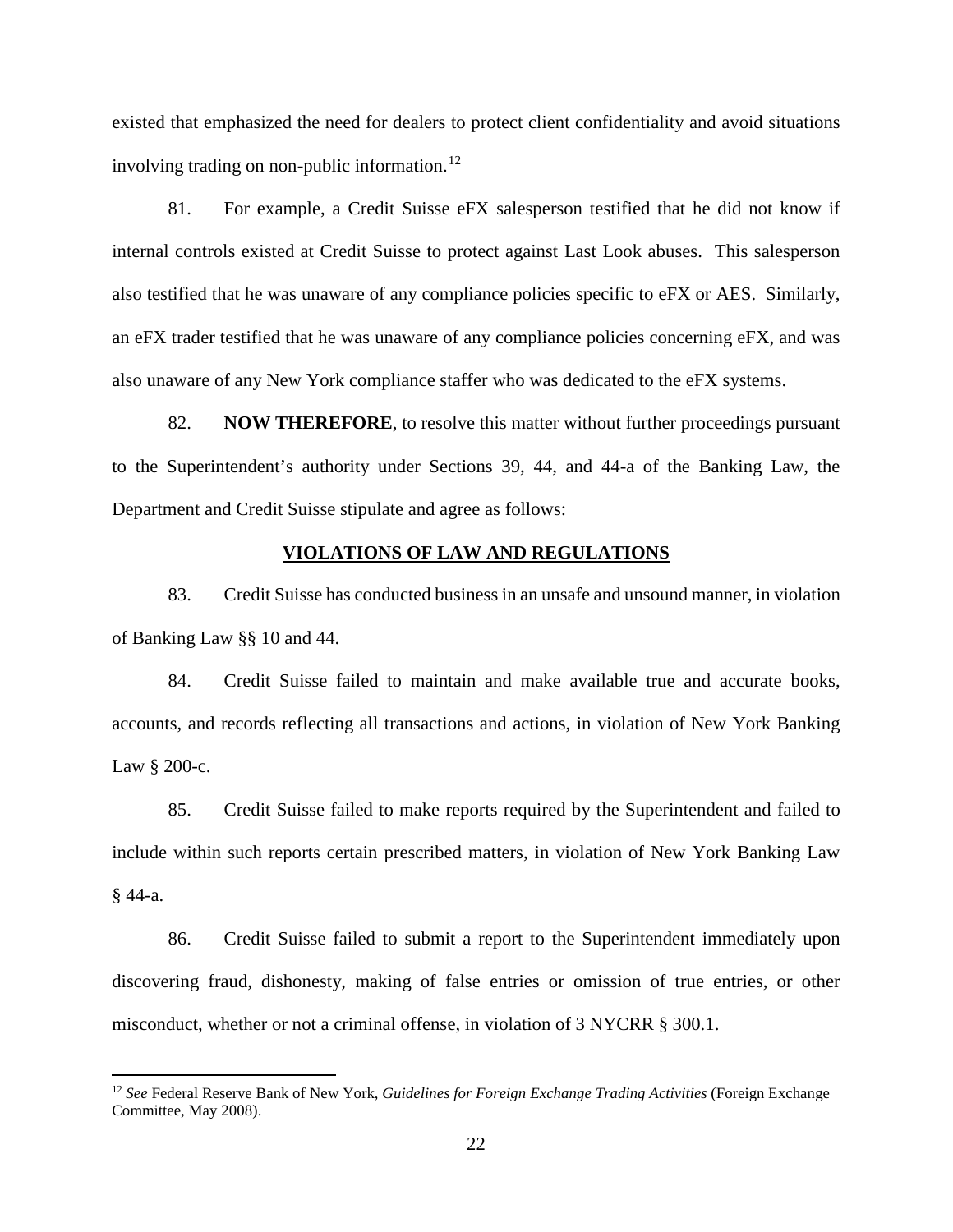#### **SETTLEMENT PROVISIONS**

### **Monetary Penalty**

87. Credit Suisse shall pay a civil monetary penalty pursuant to Banking Law §§ 44 and 44-a in the amount of \$135,000,000. Credit Suisse shall pay the entire amount to the Department within ten days of executing this Consent Order. Credit Suisse agrees that it will not claim, assert, or apply for a tax deduction or tax credit with regard to any U.S. federal, state, or local tax, directly or indirectly, for any portion of the civil monetary penalty paid pursuant to this Consent Order.

## **Employee Discipline**

88. Certain individuals involved in the misconduct described above resigned from Credit Suisse or were otherwise terminated due to unrelated reasons prior to the time any disciplinary action might have been taken against them, namely: Traders 1, 5, 13, 15, 16, 17 and 18.

89. Credit Suisse shall not in the future, directly or indirectly, rehire or retain any of the individuals referenced in Paragraph 88 as either an officer, employee, agent, consultant, or contractor of Credit Suisse or any affiliate of Credit Suisse, or in any other capacity..

#### **Remediation**

- 90. Within 60 days of this Order, the Bank shall:
	- a. submit a written plan acceptable to the Department to improve senior management's oversight of the Bank's compliance with applicable New York State and federal laws and regulations, and applicable internal policies, in connection with the Bank's FX Trading Business as it affects or pertains to the New York Branch or New York customers;
	- b. submit an enhanced written internal controls and compliance program acceptable to the Department to comply with applicable New York State and federal laws and regulations with respect to the Bank's FX Business as it affects or pertains to the New York Branch or New York customers;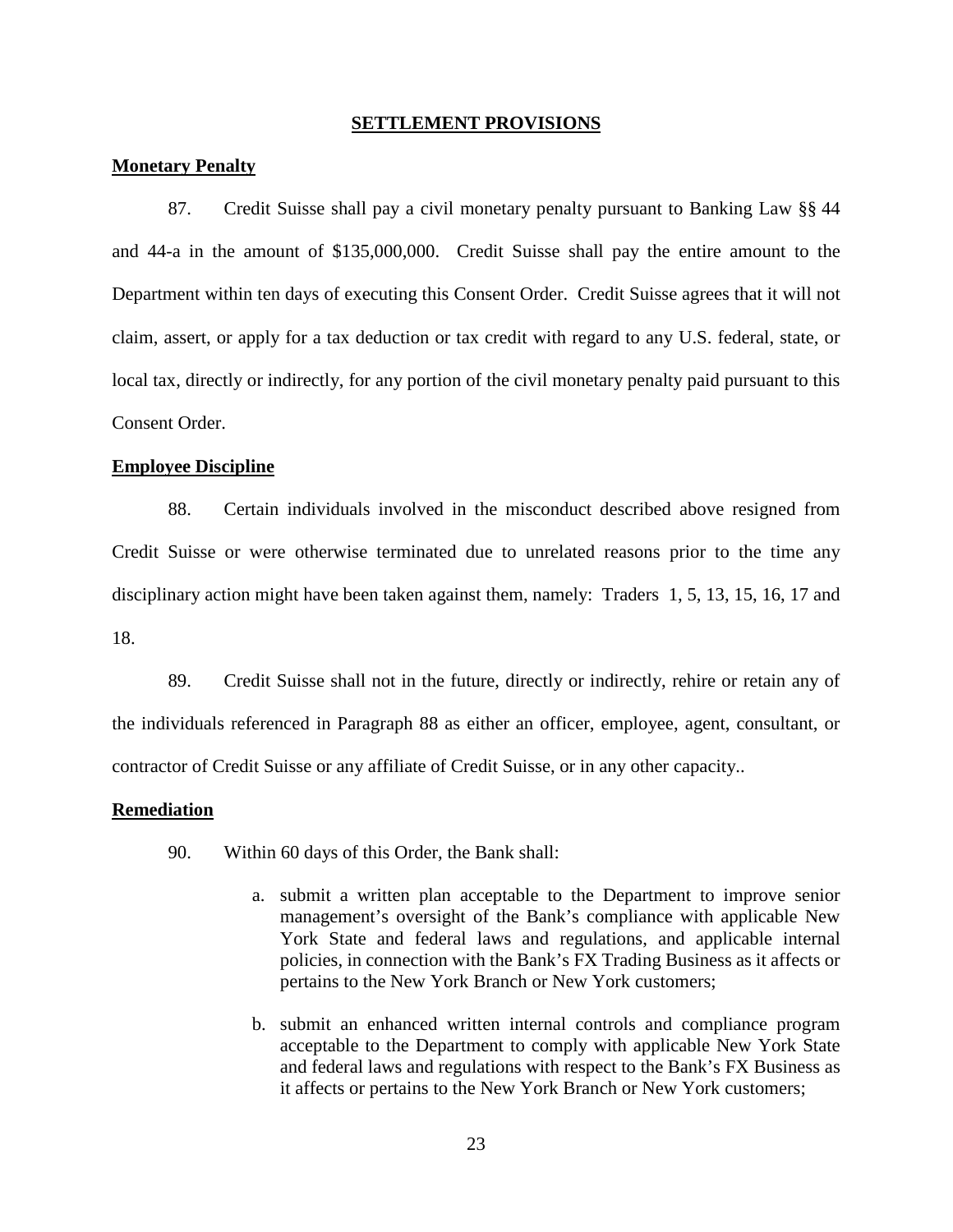- c. submit a written plan acceptable to the Department to improve the Bank's compliance risk management program with regard to compliance by the Bank with applicable New York and federal laws and regulations with respect to its FX Business as it affects or pertains to the New York Branch or New York customers; and
- d. submit an enhanced written internal audit program acceptable to the Department with respect to the Bank's compliance with applicable New York and federal laws and regulations, as well as the Bank's internal policies and procedures, in its FX Trading Business as it affects or pertains to the New York Branch or New York customers.

91. The Bank shall submit the written plans and programs that are acceptable to the Department as set forth in Paragraph 90 of this Order. Each plan or program shall contain a timeline for full implementation of the plan or program with specific deadlines for the completion of each component of the plan or program. Within 10 days of approval by the Department, the Bank shall adopt the approved plans and programs. Upon adoption, the Bank shall promptly implement the approved plans and programs and thereafter fully comply with them. The approved plans and programs shall not be amended or rescinded without the prior written approval of the Department.

92. Within 60 days of executing this Order, Credit Suisse shall engage an outside consultant that the Bank shall choose, subject to the Department's approval in its sole regulatory discretion, to review and report to the Department about the Bank's remedial efforts with regards to its FX business as it affects or pertains to the New York Branch or New York customers (the "Consultant"). The Consultant shall report on a periodic basis prior to the issuance of the report required under Paragraph 93 below, as determined by the Department.

93. Twelve months after execution of this Consent Order, the Consultant shall provide a report to the Department concerning at least the following: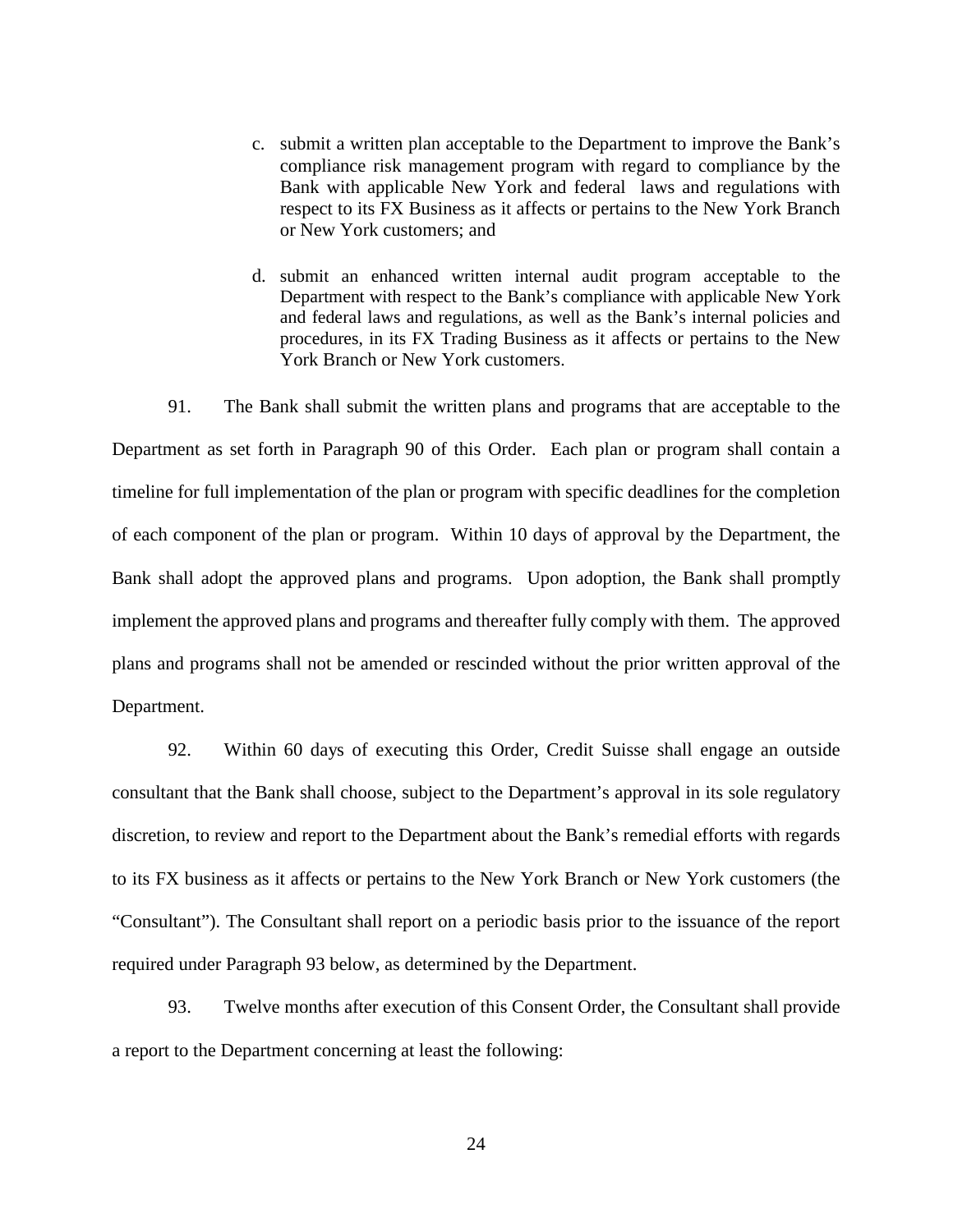- a. The Bank's compliance with applicable New York State and federal laws and regulations as regards its FX business as it affects or pertains to the New York Branch or New York customers;
- b. The Bank's compliance with recognized FX industry best practices as it affects or pertains to the New York Branch or New York customers;
- c. The Bank's creation of enhanced policies and procedures governing the FX business, and its compliance with those policies and procedures as it affects or pertains to the New York Branch or New York customers;
- d. The Bank's maintenance of an honest, ethical, and fair FX business as it affects or pertains to the New York Branch or New York customers.

94. Eighteen months and twenty-four months after execution of this Consent Order, the Bank shall submit to the Department a written progress report detailing the form and manner of all actions taken to secure compliance with the provisions of this Order and the results thereof.

#### **Full and Complete Cooperation of Credit Suisse**

95. Credit Suisse commits and agrees that it will fully cooperate with the Department regarding all terms of this Consent Order.

### **Breach of Consent Order**

96. In the event that the Department believes Credit Suisse to be in material breach of the Consent Order, or any provision hereof, the Department will provide written notice to Credit Suisse and Credit Suisse shall, within ten business days of receiving such notice, or on a later date if so determined in the Department's sole discretion, appear before the Department to demonstrate that no material breach has occurred or, to the extent pertinent, that the breach has been cured.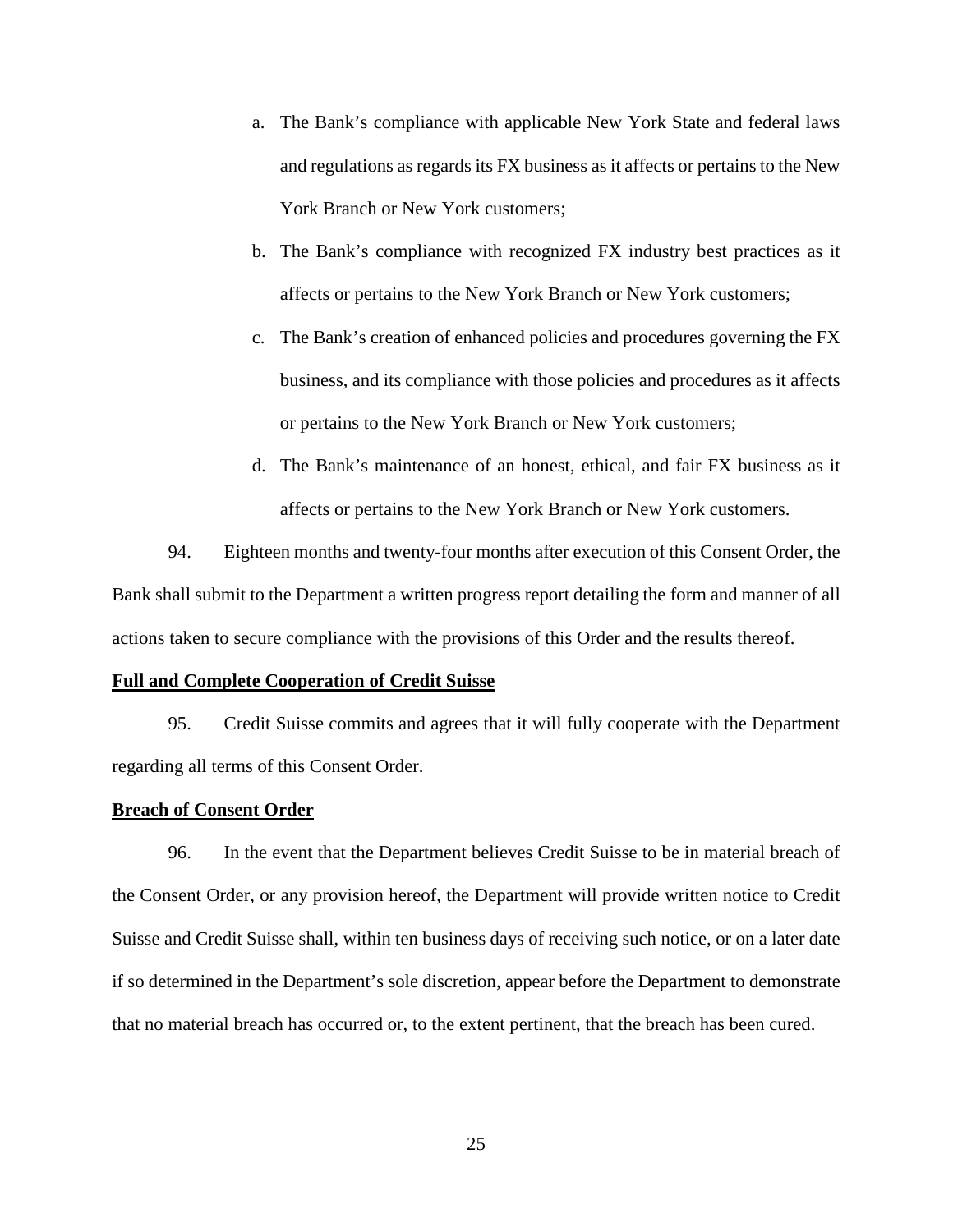97. The parties understand and agree that Credit Suisse's failure to make the required showing within the designated time period shall be presumptive evidence of the Bank's breach. Upon a finding that Credit Suisse has breached the Consent Order, Credit Suisse agrees that the Department shall have all remedies available to it under New York Banking and Financial Services Law and may use any evidence available to the Department in any ensuing hearings, notices, or orders. Credit Suisse submits to the jurisdiction of the Department for any such future proceedings.

# **Waiver of Rights**

98. The parties understand and agree that no provision of this Consent Order is subject to review in any court, tribunal or agency outside the Department.

### **Parties Bound by the Consent Order**

99. This Consent Order is binding on the Department and Credit Suisse, as well as any successors and assigns, for the entire term of the Consent Order unless it is lifted by the Department by written order. This Consent Order does not bind any federal or other state agency or any law enforcement authority.

100. No further action will be taken by the Department against Credit Suisse for the specific conduct set forth in this Consent Order, provided that the Bank fully complies with the terms of this Consent Order.

#### **Notices**

101. All notices or communications regarding this Consent Order shall be sent to:

#### **For the Department:**

James Caputo Senior Assistant Deputy Superintendent for Enforcement New York State Department of Financial Services One State Street New York, NY 10004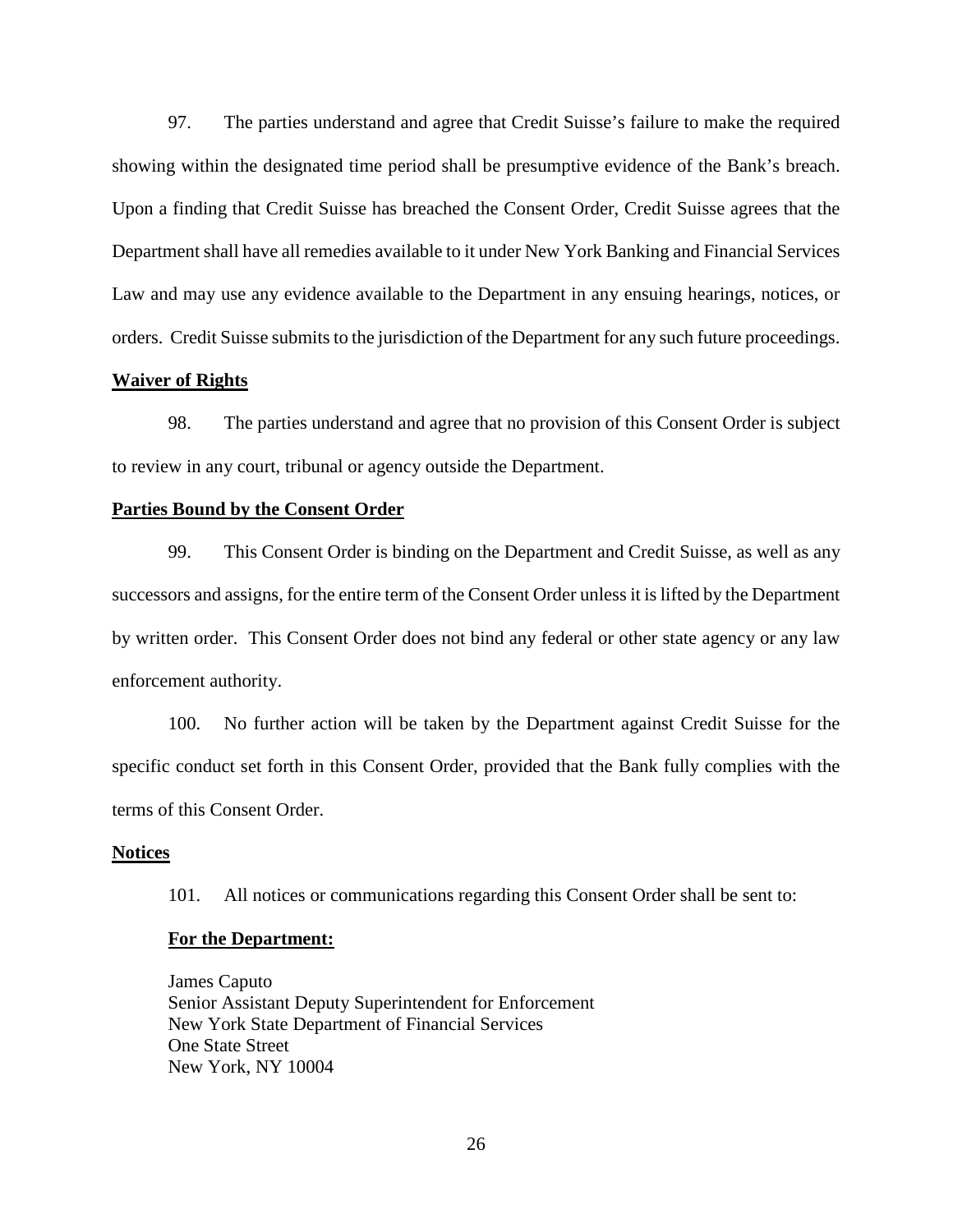Chris Mulvihill Senior Counsel to the Superintendent New York State Department of Financial Services One State Street New York, NY 10004

Gabriel Turner New York State Department of Financial Services One State Street New York, NY 10004

Connor Mealey Excelsior Fellow New York State Department of Financial Services One State Street New York, NY 10004

## **For Credit Suisse:**

Alan Reifenberg Managing Director Global Head of Litigation and Investigations Credit Suisse 1 Madison Avenue New York, NY 10010

### **Miscellaneous**

102. Each provision of this Consent Order shall remain effective and enforceable against

Credit Suisse, its successors and assigns until stayed, modified, suspended, or terminated by the

Department.

103. No promise, assurance, representation, or understanding other than those contained

in this Consent Order has been made to induce any party to agree to the provisions of the Consent

Order.